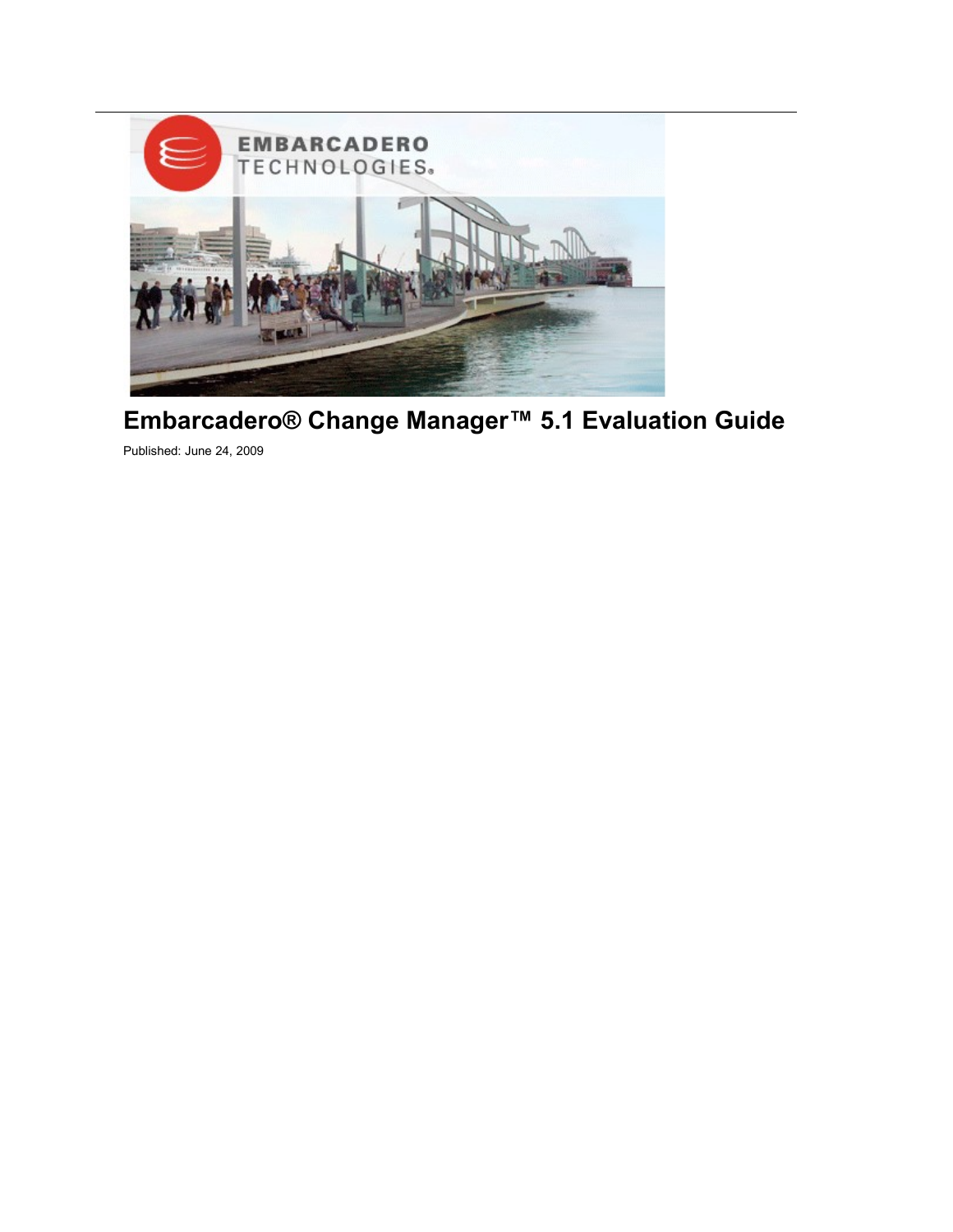# **Contents**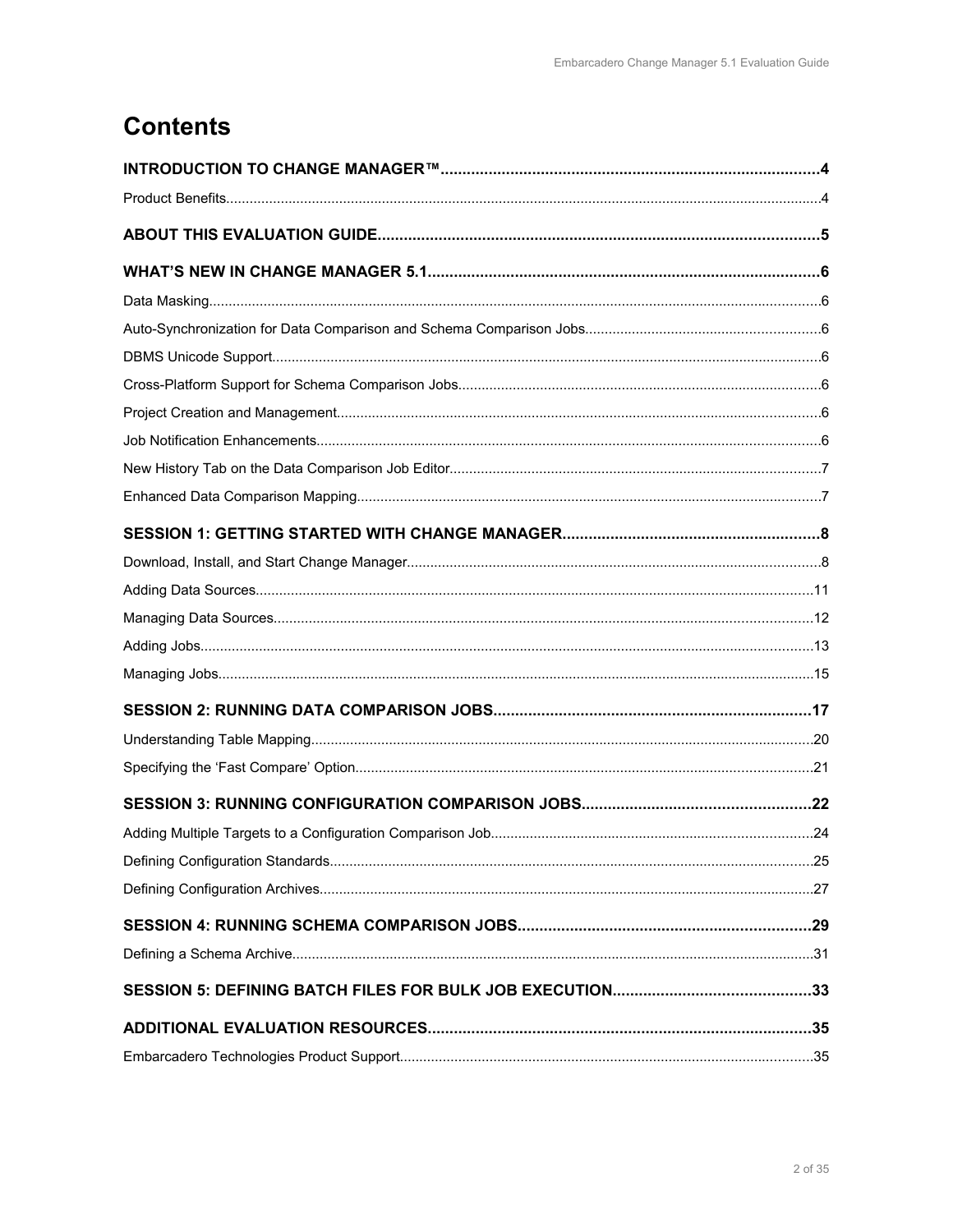Embarcadero Change Manager 5.1 Evaluation Guide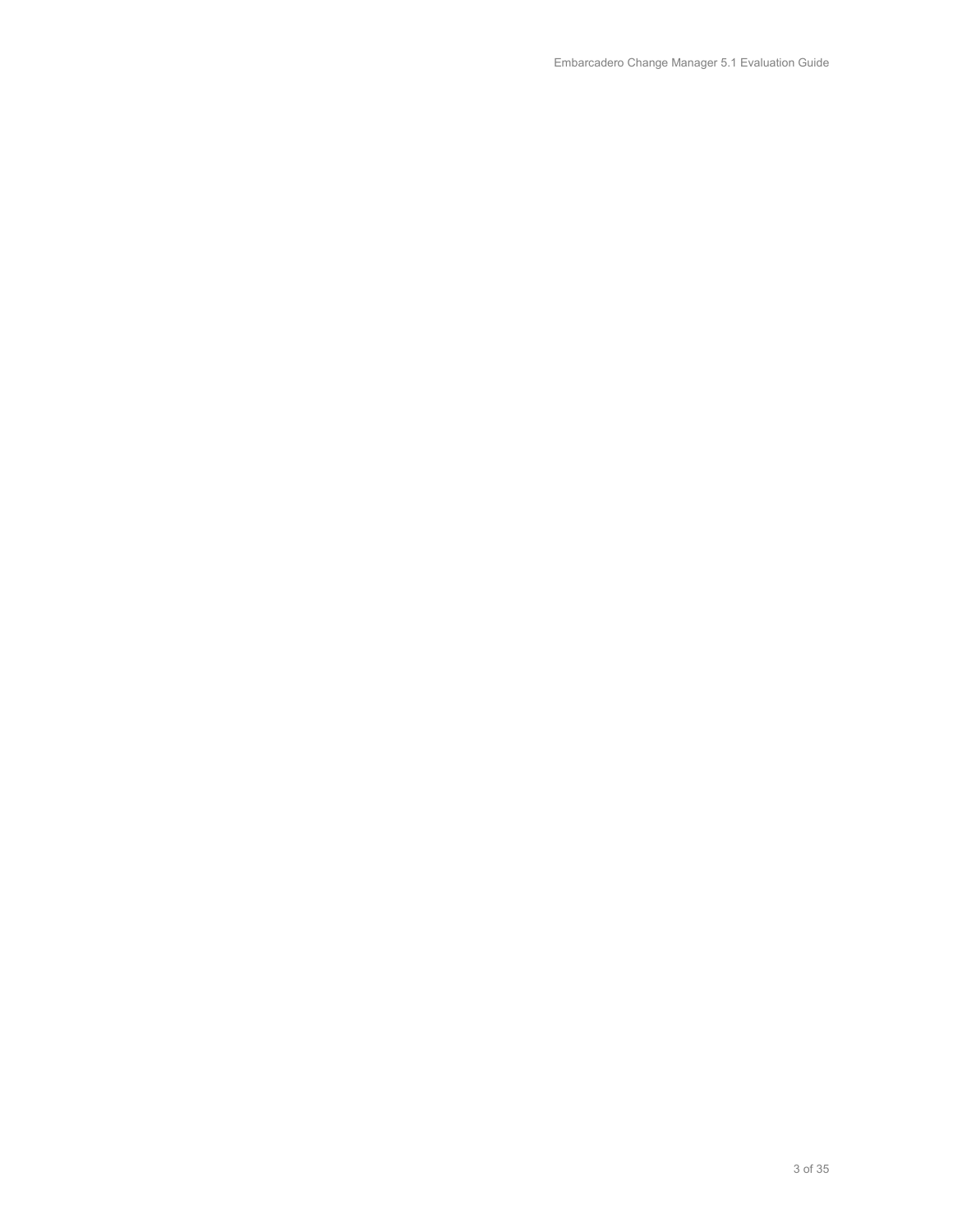# **Introduction to Change Manager™**

Embarcadero® Change Manager™offers database administrators and developers a powerful tool to simplify and automate the database change management lifecycle. The schema compare and alter, data compare and synchronization, and configuration auditing capabilities enable you to report on database changes, roll out new releases, and troubleshoot database performance problems that result from both planned and unplanned changes. Change Manager supports IBM**®** DB2**®** for LUW, Microsoft**®** SQL Server, Oracle**®**, and Sybase**®**.

# **Product Benefits**

Change Manager provides a means of simplifying and automating database change management, streamlining development cycles, and ensuring database performance, availability, and compliance. Data comparison enables the creation and execution of comparison jobs between the data repositories of two data sources within an enterprise for the purposes of validating and keeping reference and test data synchronized between development, staging, testing, and production environments when implementing new systems, keeping lookup data stored in multiple repositories synchronized, troubleshooting replication issues by determining what changes need to be made between two data sources, ensuring the correct data has been added/removed between two data sources, data migration, and repository change tracking between a data source and its backup over time.

Configuration comparison enables the creation and execution of comparison jobs between two data source configuration settings. It is important to have the ability to monitor and maintain the configuration settings between two data sources from a database administrator perspective, in order to provide maximum performance and availability for each data source in the network. The management of configuration settings through data source comparison helps DBAs tune data source performance and quickly diagnose problems.

Using configuration comparison jobs, administrators can define configuration setting standards based on existing data sources, archives, and customized values, and run comparison jobs to ensure the configuration settings of data sources that compose the enterprise meet the specified requirements. Schema comparison provides a means to manage schema changes on database platforms, for the purpose of identifying environment changes when databases are implemented through development, testing, and production cycles. Schema comparison also features archive functionality, as well as the ability to run comparison jobs against two or more instances of a data source.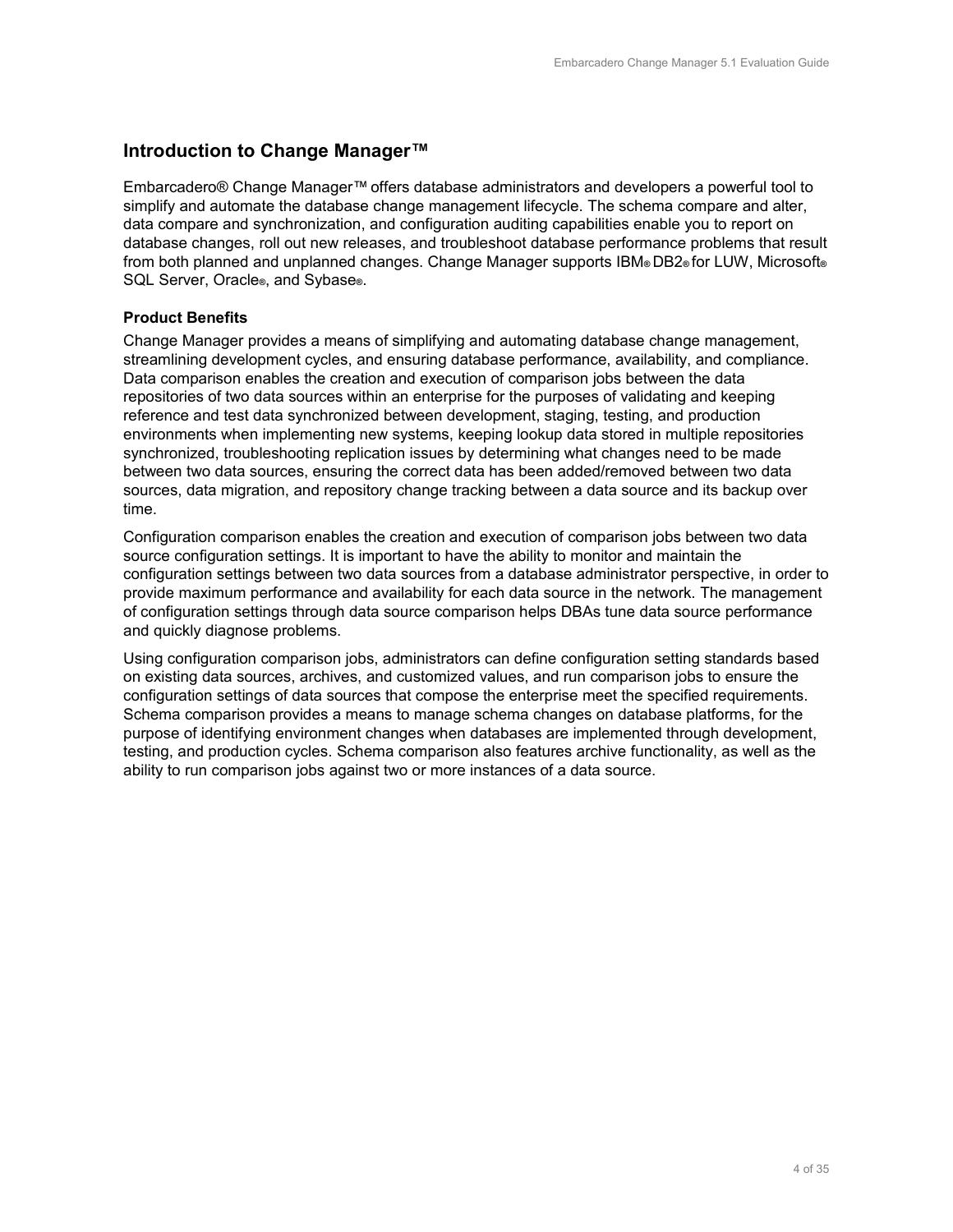# **About This Evaluation Guide**

This evaluation guide is intended to help you get started with Change Manager.

After completing this guide, you will have the foundation needed to fully utilize the features and benefits of the product and apply them to your own enterprise. This guide contains information on running and maintaining data, configuration, and schema comparison jobs, how to create and maintain standards and archives, and additional information related to adding, configuring, and organizing the management of data sources.

This guide is divided into five sections:

**Session 1: Getting Started with Change Manager**

**Session 2: Running Data Comparison Jobs**

**Session 3: Running Configuration Comparison Jobs**

**Session 4: Running Schema Comparison Jobs**

#### **Session 5: Defining Batch Files for Bulk Job Execution**

Once you've started, you can select **Help** from the Menu Bar to find many additional resources that complement and build on the features and tasks presented in this guide.

Additionally, this section contains a section that outlines the new features of the product.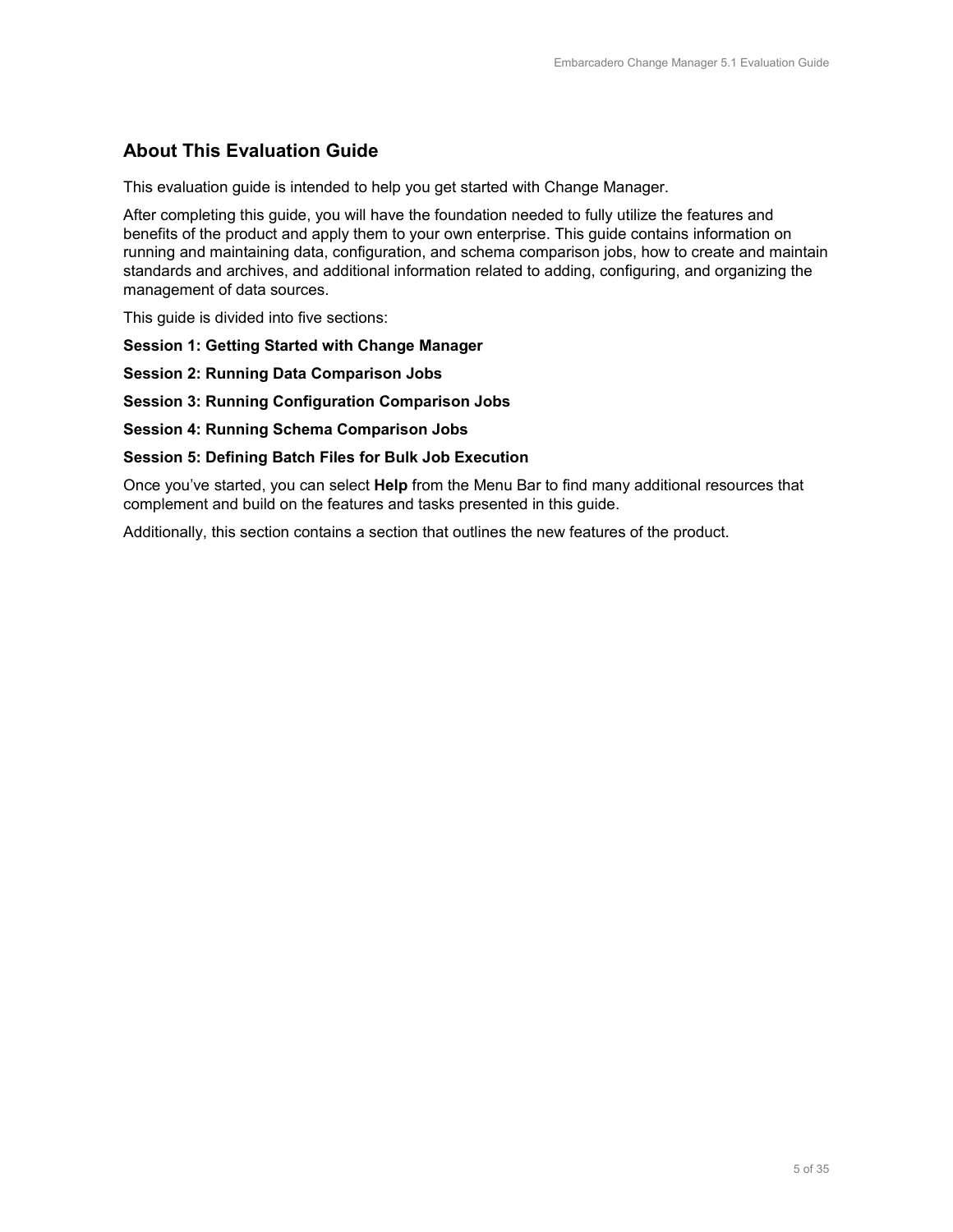# **What's New in Change Manager 5.1**

# **Data Masking**

Data masking is the process of securing sensitive data for testing or development purposes by masking or "scrambling" valid production data. It is often performed as a security or compliance measure that protects important information, while still providing data that represents your production environment for further database development operations.

Change Manager provides masking for data comparison jobs and features two masking functions: randomization and shuffling. Randomization inspects each value on a Source and then adds a corresponding new value to the Target. Shuffling randomly assigns different values between the source and target data sources of a job.

# **Auto-Synchronization for Data Comparison and Schema Comparison Jobs**

New options in data comparison and schema comparison jobs can be selected that enable automatic synchronization of a target data source when a job is executed.

The auto-synchronization option is located on the **Options** tabs of **Data Comparison Job Editor** and **Schema Comparison Job Editor**. When selected, Change Manager automatically deletes all of the data on the target data source and replaces it with all of the data from the source. If this option is left de-selected, normal synchronization operations will be required for the job.

# **DBMS Unicode Support**

Change Manager now fully supports data sources with Japanese, Korean, and other foreign characters for data, schema object names, and configuration values.

# **Cross-Platform Support for Schema Comparison Jobs**

Cross-platform schema comparisons are now supported between Oracle and SQL Server platforms, as well as Sybase and SQL Server platforms for the following objects:

- **Tables**
- **Unique Keys**
- **Check Constraints**
- **Foreign Keys**
- **Indexes**
- **Primary Keys**
- **Views**

# **Project Creation and Management**

The **Explorer** view enables you to create projects in addition to the **Change Management** default project. Subsequently, Jobs, Standards, and Synchronization Scripts can be saved to different projects for file organization and performance needs.

# **Job Notification Enhancements**

Job Notification options have been expanded to include file system parameters that send notifications to local or network directories, and system tray parameters, that enable pop-up notifications on the Desktop.

To access the new notification options, from any Job Editor, click the **Notifications** tab.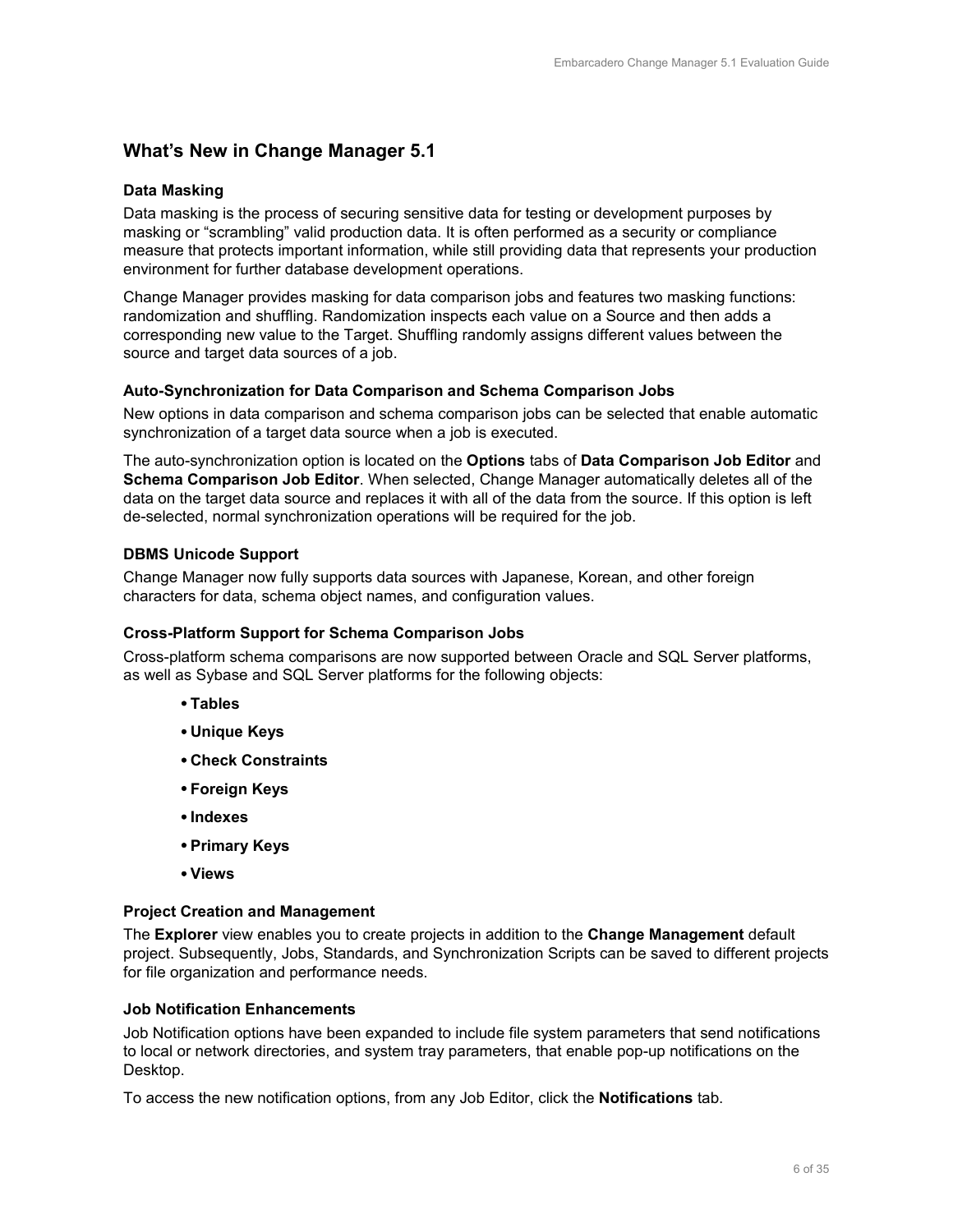# **New History Tab on the Data Comparison Job Editor**

A **History** tab has been added to **Data Comparison Job Editor**. This new tab tracks the execution activities of the specified job and displays information including the date of execution, host name, and the synchronization methods that were used each time the job was run (None, Script, or Automatic Synchronization.)

# **Enhanced Data Comparison Mapping**

The Mapping tab of the Data Comparison Job Editor has been enhanced to feature high-level alters and warnings when invalid or incomplete mapping is detected.

Additionally, new mapping functionality enables you to set custom warning levels for criteria such as length mismatches, constraints on the target, and precision and scale differences.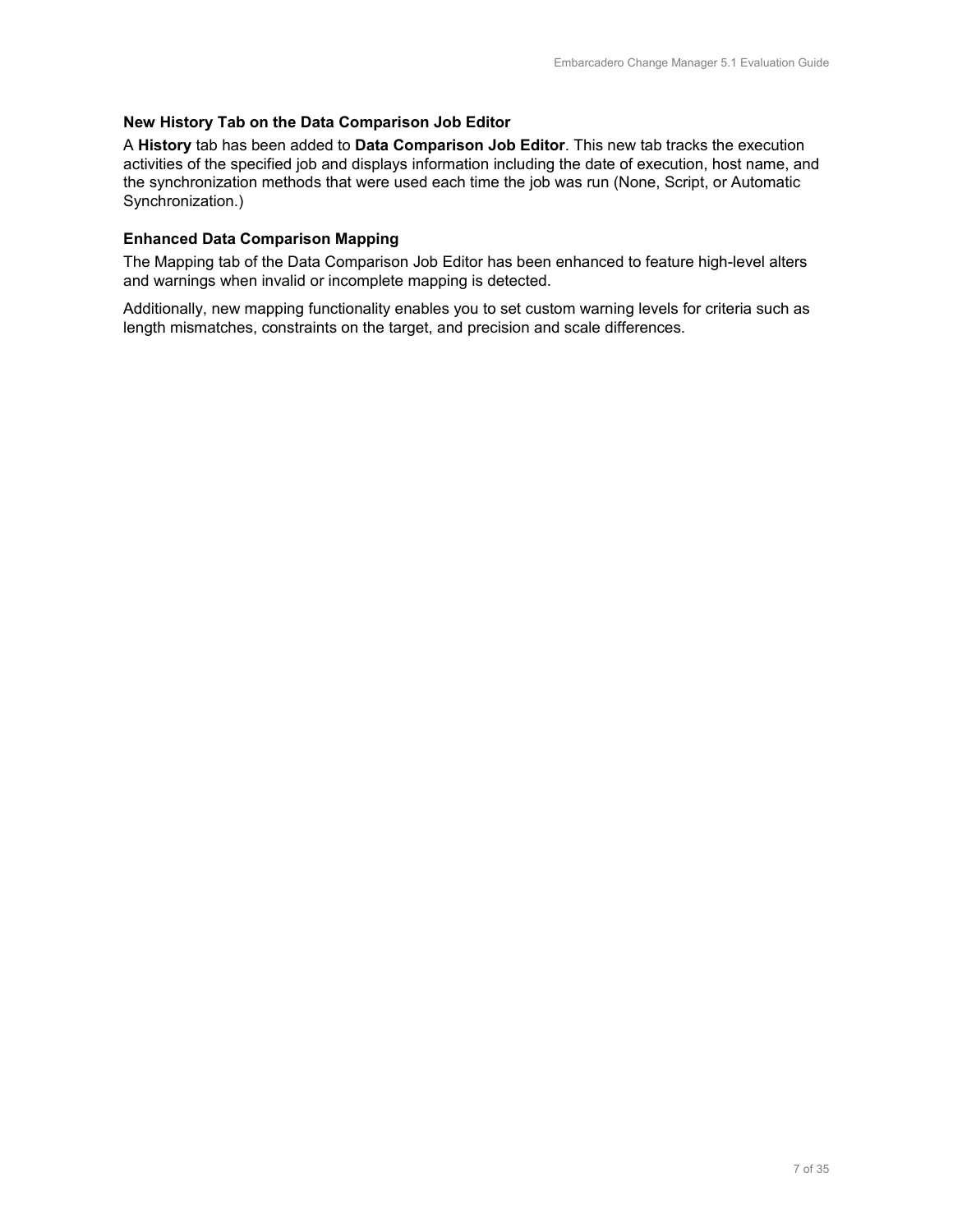# **Session 1: Getting Started with Change Manager**

# **Download, Install, and Start Change Manager**

Change Manager is packaged with a 30-day trial license that activates upon installation. After the trial period expires, you must purchase a permanent license to continue using the product.

Launch the installation program via the MSI Installer included in the package and follow the instructions provided by the Installation Wizard. You may be required to restart your machine once the Wizard is finished. It is also recommended you copy the MSI Installer to the Desktop of the machine on which you are installing the software prior to running it.



*The Change Manager Installation Wizard will guide you through the installation process.*

If this is your first time using Change Manager, you will be prompted by a message that asks if you want to import data sources from an existing catalog. You can choose to import them now, or at a later point in time via commands in the Change Manager interface.

# **To start Change Manager:**

• From the Desktop, choose the Windows Start menu and then select **Programs > Embarcadero > Change Manager 5.0 > Change Manager 5.0**.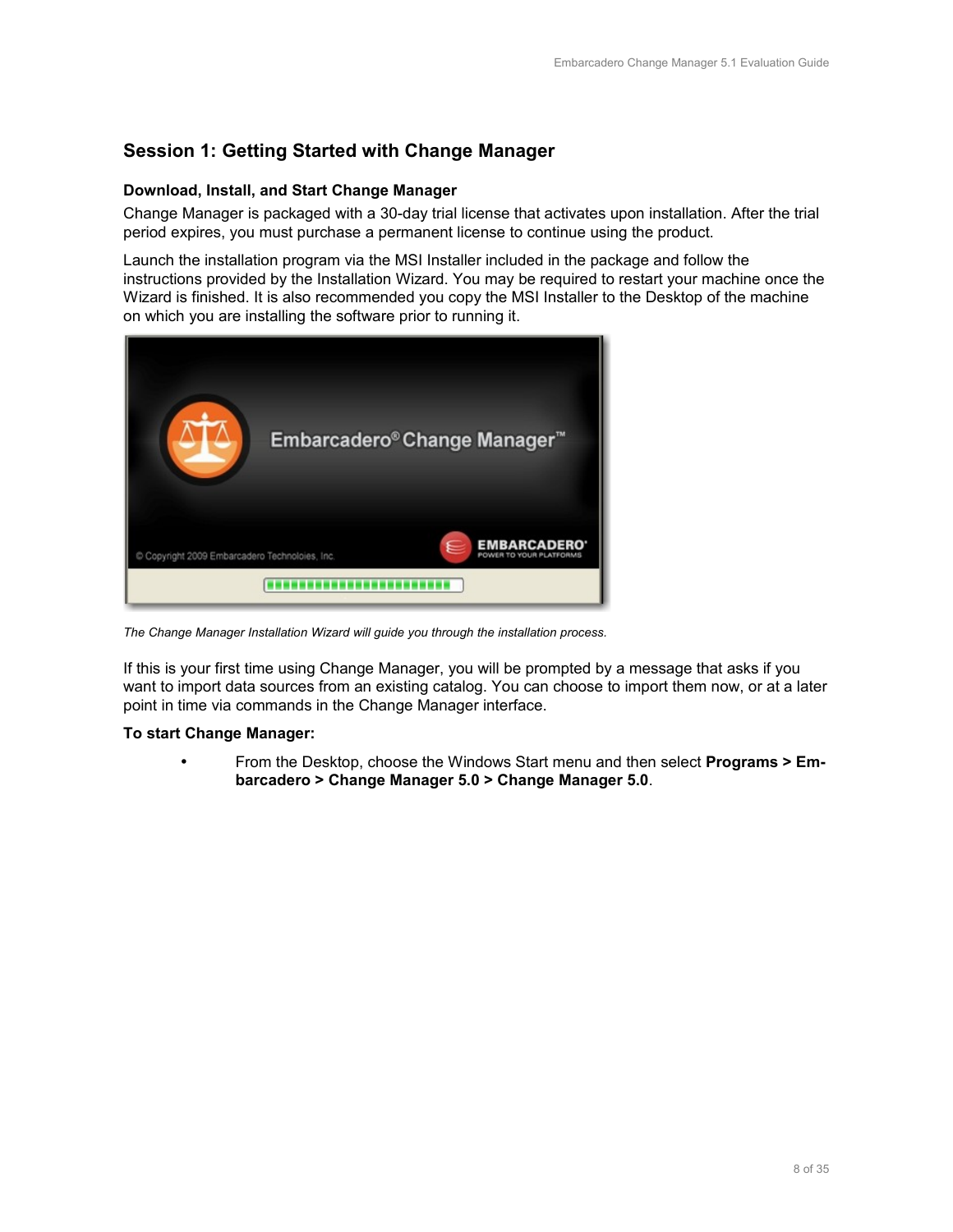## **User Interface Overview**

The Change Manager application environment is known as the **Workbench**. The Workbench provides an interface through which you create, manage, and execute comparison jobs.

| $\qquad \qquad =\qquad$<br>pet Untitled-Schema-Comparison-Job-1 $\%$<br>F       |                                      |                              |                          |                          |             |                               |                               |                    |                  |
|---------------------------------------------------------------------------------|--------------------------------------|------------------------------|--------------------------|--------------------------|-------------|-------------------------------|-------------------------------|--------------------|------------------|
| $\triangleright$ Overview                                                       |                                      | $\triangleright$ Refinements | $\triangleright$ Mapping |                          | Options     | $\triangleright$ Notification | $\blacktriangleright$ History |                    | $\geq$           |
| Step 1: Select a source and target(s) to compare and name the job<br>$next \gg$ |                                      |                              |                          |                          |             |                               |                               |                    |                  |
| 望 Create or Modify a Schema Comparison Job                                      |                                      |                              |                          |                          |             |                               |                               |                    |                  |
| <b>Job Name and Description</b>                                                 |                                      |                              |                          |                          |             |                               |                               |                    |                  |
| Name<br><b>Notes</b>                                                            |                                      |                              |                          |                          |             |                               |                               |                    |                  |
|                                                                                 | Untitled-Schema-Comparison-Job-1     |                              |                          |                          |             |                               |                               |                    |                  |
|                                                                                 |                                      |                              |                          |                          |             |                               |                               |                    |                  |
|                                                                                 | Project: Change Management           |                              |                          |                          | Details     |                               |                               |                    |                  |
|                                                                                 |                                      |                              |                          |                          |             |                               |                               |                    |                  |
|                                                                                 | Track results in Compliance Explorer |                              |                          |                          |             |                               |                               |                    |                  |
| <b>Job Sources</b>                                                              |                                      |                              |                          |                          |             |                               |                               |                    |                  |
|                                                                                 |                                      |                              |                          |                          |             |                               |                               |                    |                  |
|                                                                                 |                                      |                              |                          | Schema Comparison Source |             | Schema Comparison Target      |                               |                    |                  |
| Name:                                                                           |                                      |                              |                          |                          |             | Name:                         |                               |                    |                  |
| Type:                                                                           |                                      |                              |                          |                          |             | Type:                         |                               |                    |                  |
| Host:                                                                           |                                      |                              |                          |                          |             | Host:                         |                               |                    |                  |
|                                                                                 |                                      |                              |                          | Select Data Source       |             |                               |                               | Select Data Source |                  |
|                                                                                 | <b>O</b> Use Live Source             |                              |                          |                          |             | <b>O</b> Use Live Source      |                               |                    |                  |
|                                                                                 | ◯ Use an Archive                     |                              |                          |                          |             | ◯ Use an Archive              |                               |                    |                  |
|                                                                                 |                                      |                              |                          |                          |             |                               |                               |                    |                  |
|                                                                                 |                                      |                              |                          | $\checkmark$             |             |                               |                               |                    | $\vee$           |
|                                                                                 |                                      |                              |                          |                          | $\cdots$    |                               |                               |                    | $\mathbf{r}$ and |
|                                                                                 |                                      |                              |                          |                          |             |                               |                               | Add More Targets   |                  |
|                                                                                 |                                      |                              |                          |                          |             |                               |                               |                    |                  |
|                                                                                 |                                      |                              |                          |                          |             |                               |                               |                    |                  |
| ∢                                                                               |                                      |                              |                          |                          | <b>TITL</b> |                               |                               |                    | ≯                |
| Overview Refinements   Mapping   Options   Notification   History               |                                      |                              |                          |                          |             |                               |                               |                    |                  |

*The Change Manager Workbench provides an environment to define, manage, and execute comparison jobs.*

The Workbench is composed of common interface elements that provide tools to accomplish the creation, management, and execution of comparison jobs. These objects provide a uniform system for working with jobs and data sources.

- The **Welcome Page** is the first screen you will see when you initially launch the application. The screen provides links to documentation, cheat sheets, and other help files and tutorials to further familiarize you with the product. It provides easy access to information that may be of value to new users.
- The **Menu Bar** and **Command Toolbar** contain commands that execute various functional aspects of the application, such as launching Views and Editors, navigation commands, and environment preference settings. The Toolbar contains icons that represent specific menu commands. For example, the **Search** command can be launched via the **Search > Search** menu in the Menu Bar, and also via the **Search** icon in the Command Toolbar.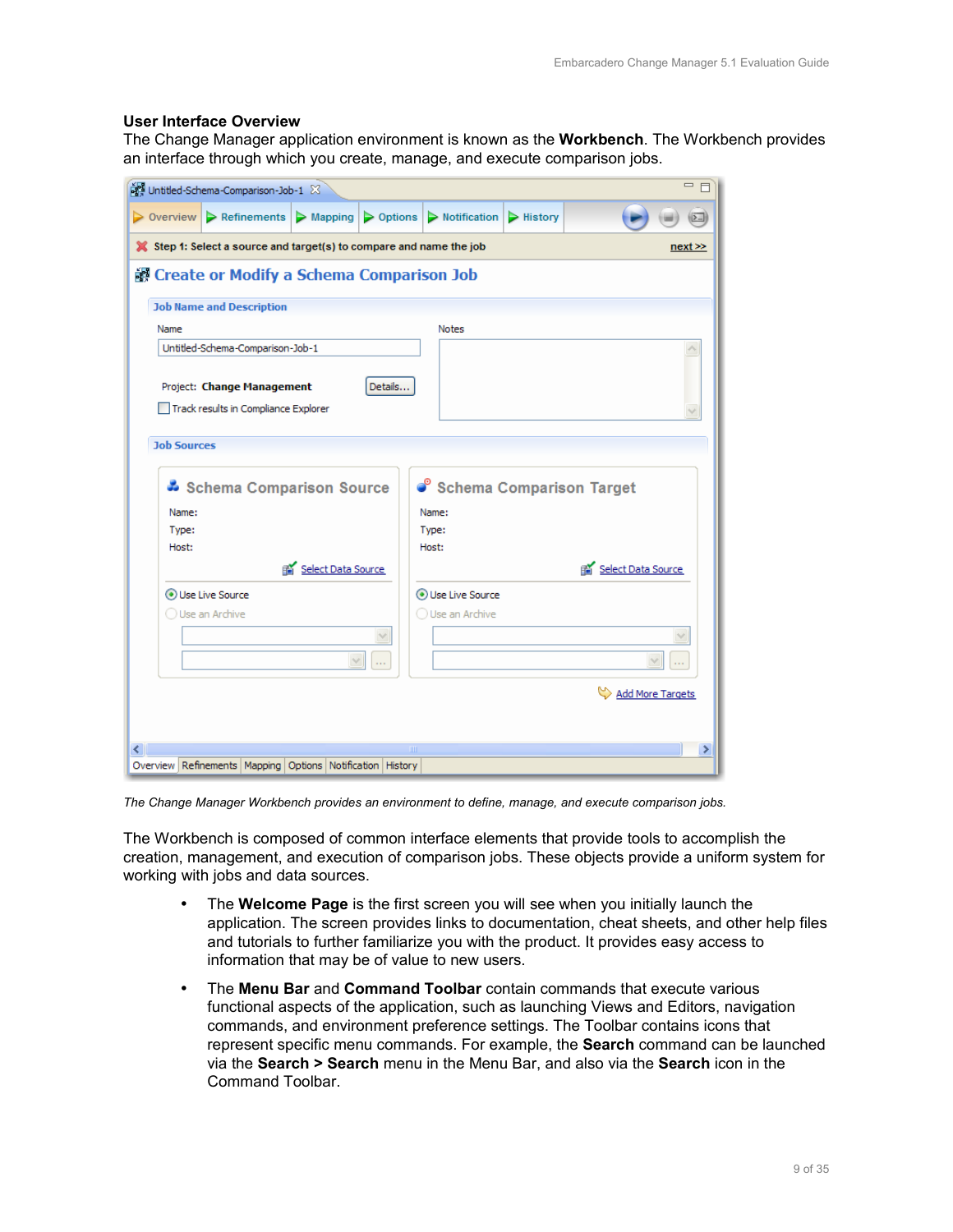- **Views** are Workbench interface components typically used to navigate a hierarchy of information, open Editors, or display the properties of various application elements. For example, the **Data Source Explorer** view provides a tree of all data sources in the environment and the comparison jobs associated with each. You can launch these jobs directly, modify the connection properties or data sources, or create and edit configuration archives from the View.
- **Editors** are Workbench interface components typically used to access Change Manager functionality such as job execution. For example, the **Data Comparison Editor** is used to define and execute data comparison jobs. Editors are largely differentiated from Views in that they operate on an individual level rather than a supportive one.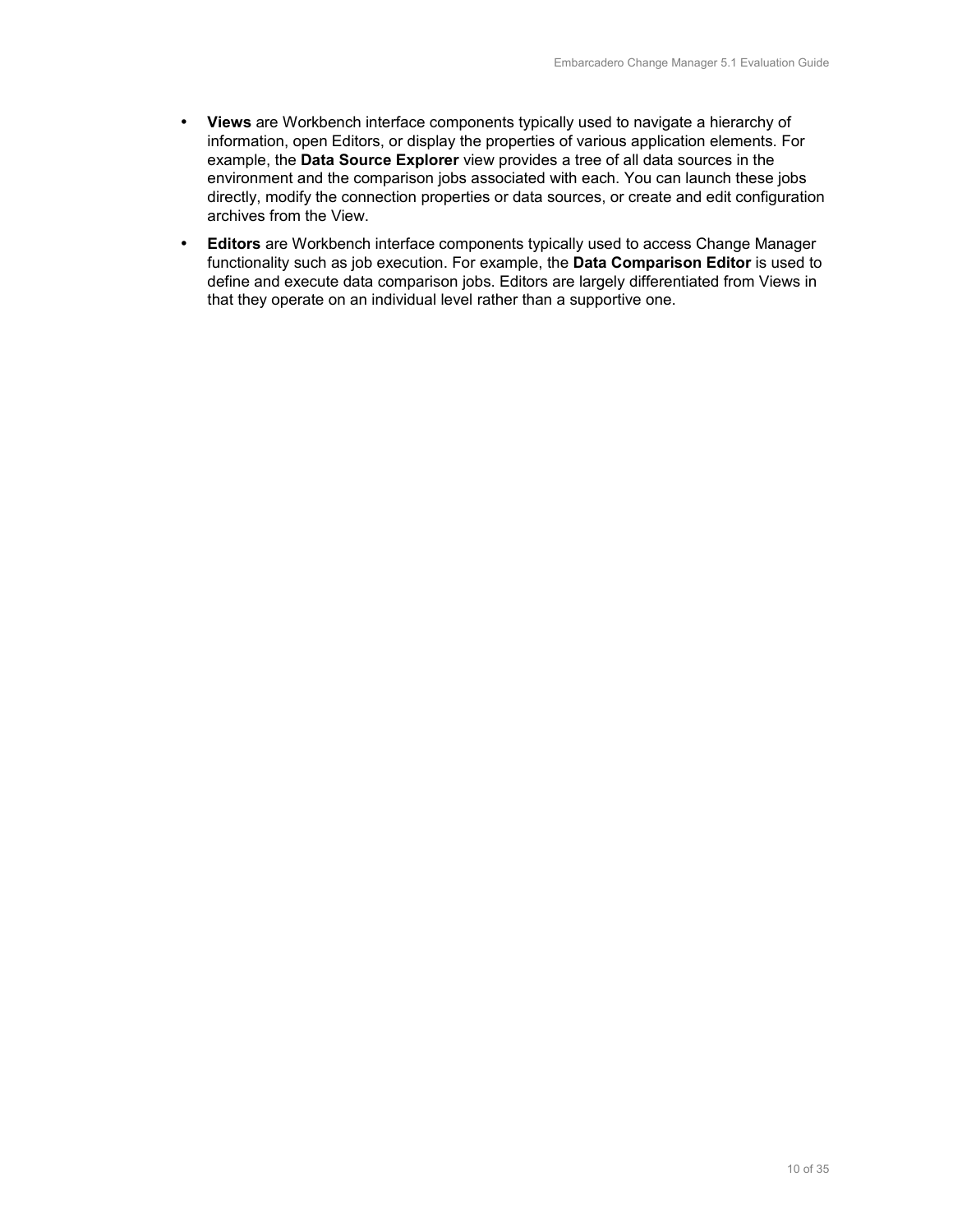# **Adding Data Sources**

In order to define and run comparison jobs, you need to register data sources to be used as sources in the environment by providing connection information and other details to Change Manager.

Data sources are registered and managed in **Data Source Explorer**. Each time you register a new data source you need to specify its connection information and organize it in the view, as needed.

Once a data source has been registered, it remains stored in a catalog and does not need to be reregistered each time you open Change Manager. It can be used in multiple jobs, archived, or otherwise "shared" with regards to the general functionality of the application.



*Data Source Explorer provides an organizational tree of registered data sources and the comparison jobs and archives associated with them.*

#### **To add a data source:**

- **1. A. Highlight Data Source Explorer and Choose File > New > Data Source from the Menu** Bar. The Data Source Wizard appears.
- **2.** Follow the steps in the Data Source Wizard by selecting the data source platform and entering the appropriate connectivity parameters in the fields provided. Click **OK** when you are finished. The new data source appears in Data Source Explorer.

**Note:** You can also import data source definitions from other sources via the **File > Import** command in the Main Menu. If you have other Embarcadero products on your machine, you can click the **Auto Discover Data Sources** icon in **Data Source Explorer** and Change Manager automatically adds any definitions it finds to the organizational tree.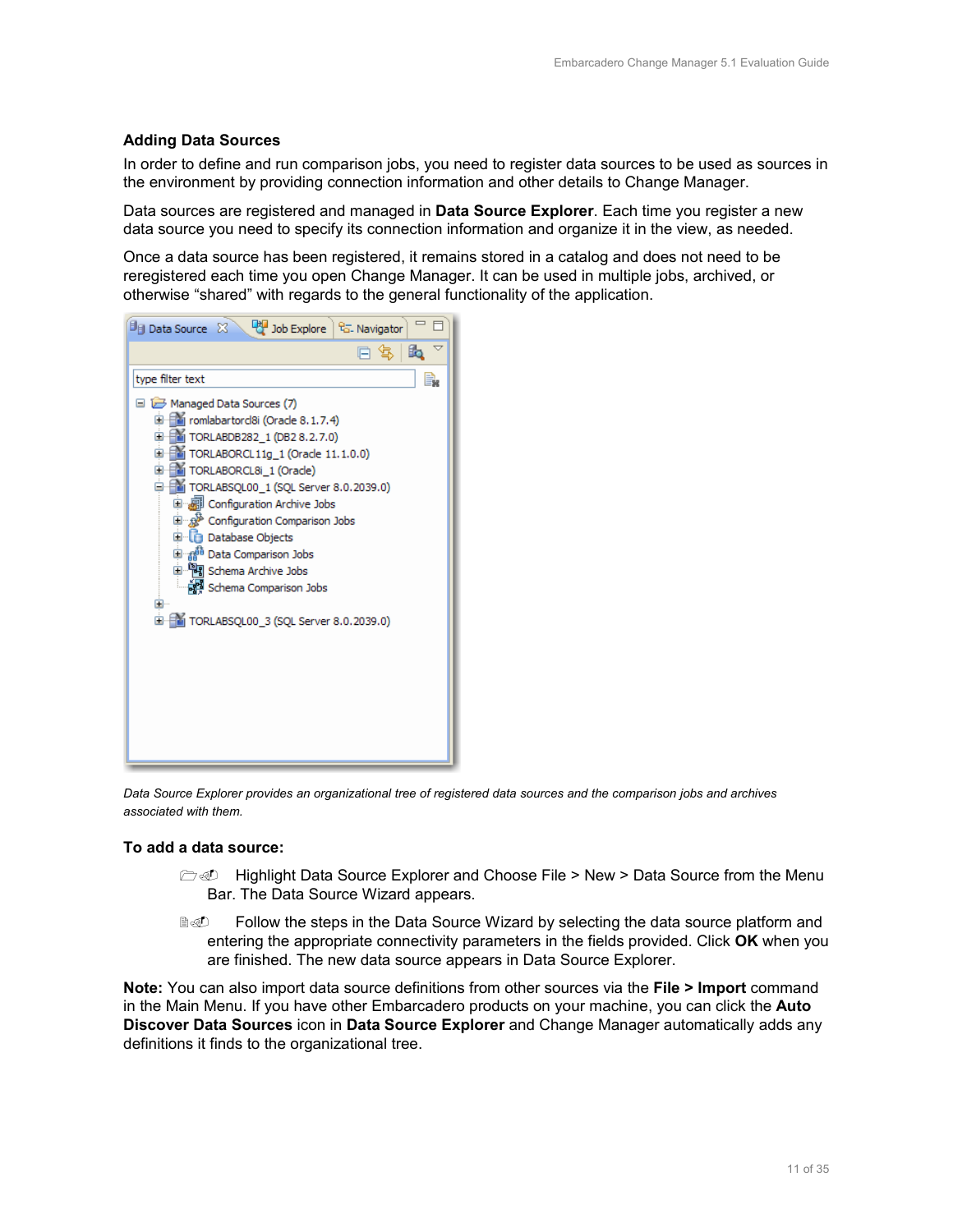# **Managing Data Sources**

In large enterprises where data sources exist on multiple platforms, are located in multiple physical locations, or serve multiple purposes or different departments, it can become unwieldy to keep data sources, archives, configuration standards, and individual comparison jobs organized within the application environment.

In **Data Source Explorer**, you can create folders named **Data Source Groups** and then drag and drop data sources into the appropriate folders as needed. For example, you could create a folder named **Oracle** and place all Oracle-based data sources you register in Data Source Explorer inside of it.

| <b>E</b> Create Data Source Group |  |
|-----------------------------------|--|
| Data source group name:           |  |
| Data Source Group                 |  |
|                                   |  |
| Cancel<br>ΩK                      |  |

*The Create Data Source Group Wizard enables you to define folders to organize data sources in Data Source Explorer.*

#### **To create Data Source Group folders and organize Data Source Explorer objects:**

- 1. Right-click on the **Managed Data Sources** node in **Data Source Explorer** and select **New > Data Source Group**.
- 2. Enter a meaningful name for the new group in the **Name** field and choose a parent folder, if any.
- 3. Click **Finish**. The **Data Source Group** folder is added to **Data Source Explorer**. You can drag and drop data sources in the folder or add new data sources to the folder, as needed.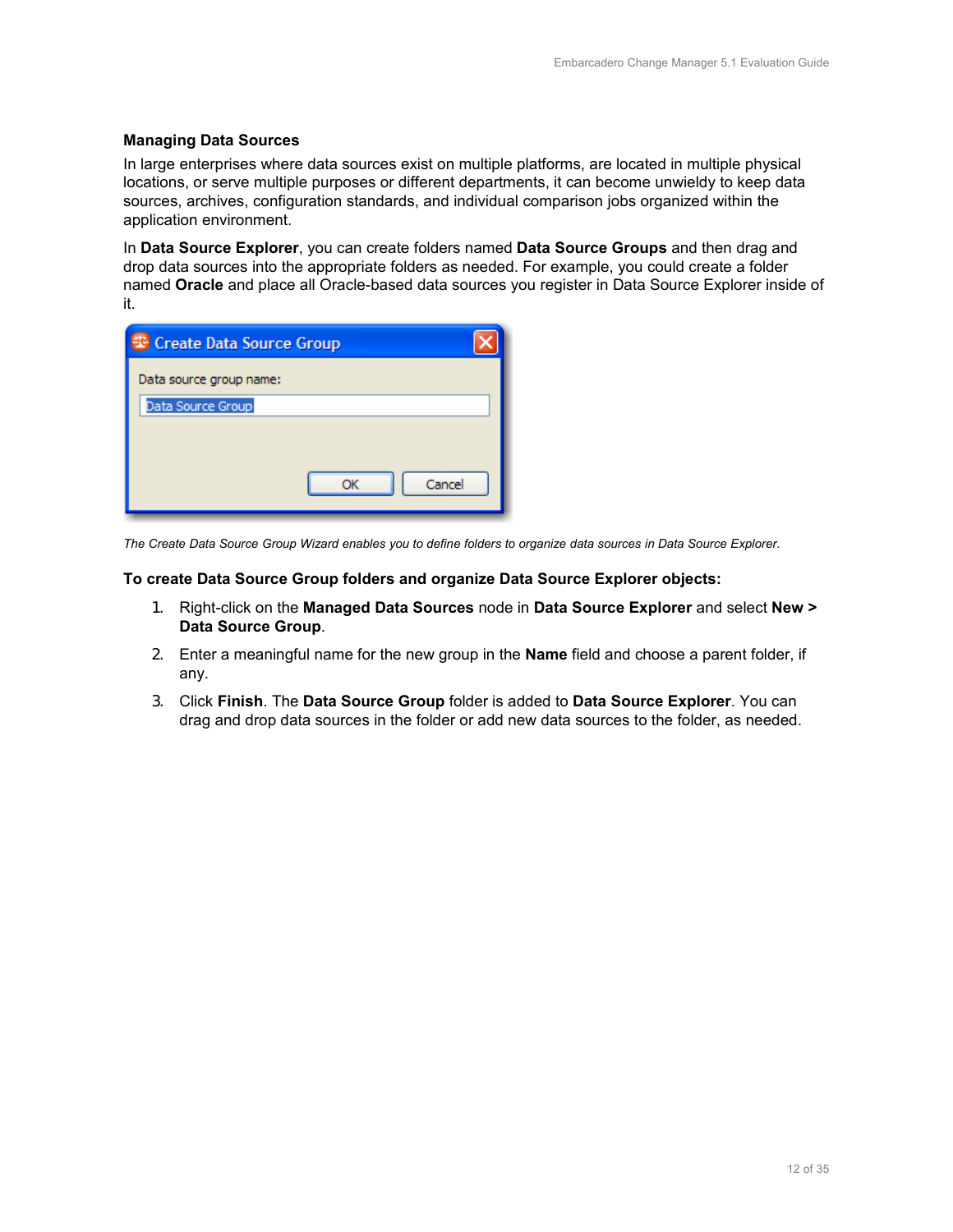# **Adding Jobs**

In addition to organizing the data sources in your enterprise within the application environment, it is important to maintain the organization of comparison jobs, archives, and configuration standards, especially when maintaining a particularly large system or when jobs need to be run periodically on a set schedule for maintenance purposes.

When you define a new comparison job, archive, or standard, you can save the job (in any state) and it is automatically added to the tree in **Data Source Explorer** or **Job Explorer**. Saved jobs stored in these views can then be opened at a later point to be re-executed or completed.



*Data Source Explorer and Job Explorer store saved jobs so they can be re-used without having to redefine the job.*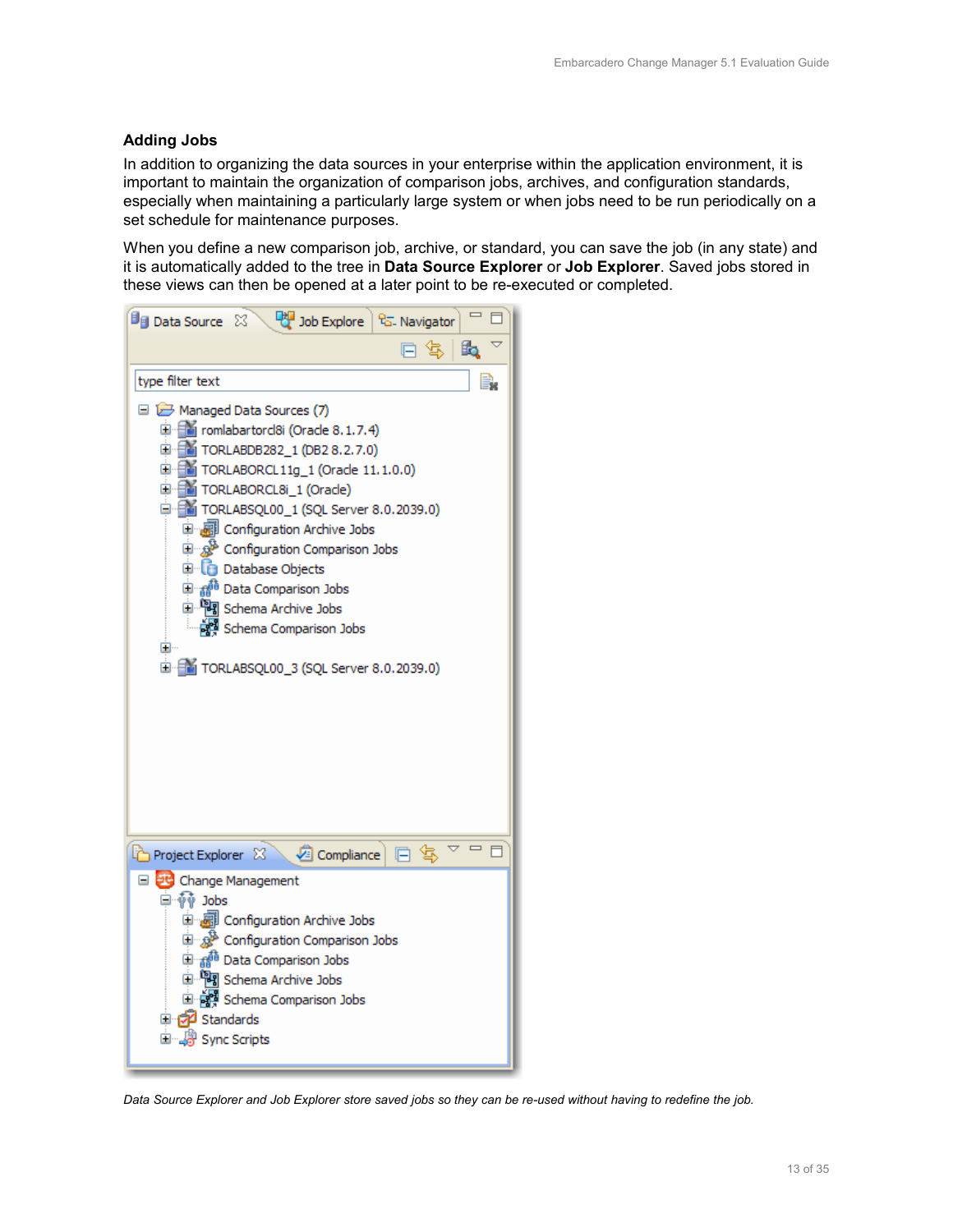# **To add a job:**

- 1. Create a new comparison job, archive, or standard and ensure that the specified editor is selected.
- 2. Select **File > Save** or **File > Save All** from the Menu Bar, depending on the command that is available.
- 3. The job is saved and automatically added to the appropriate view, as a child of the node to which it applies.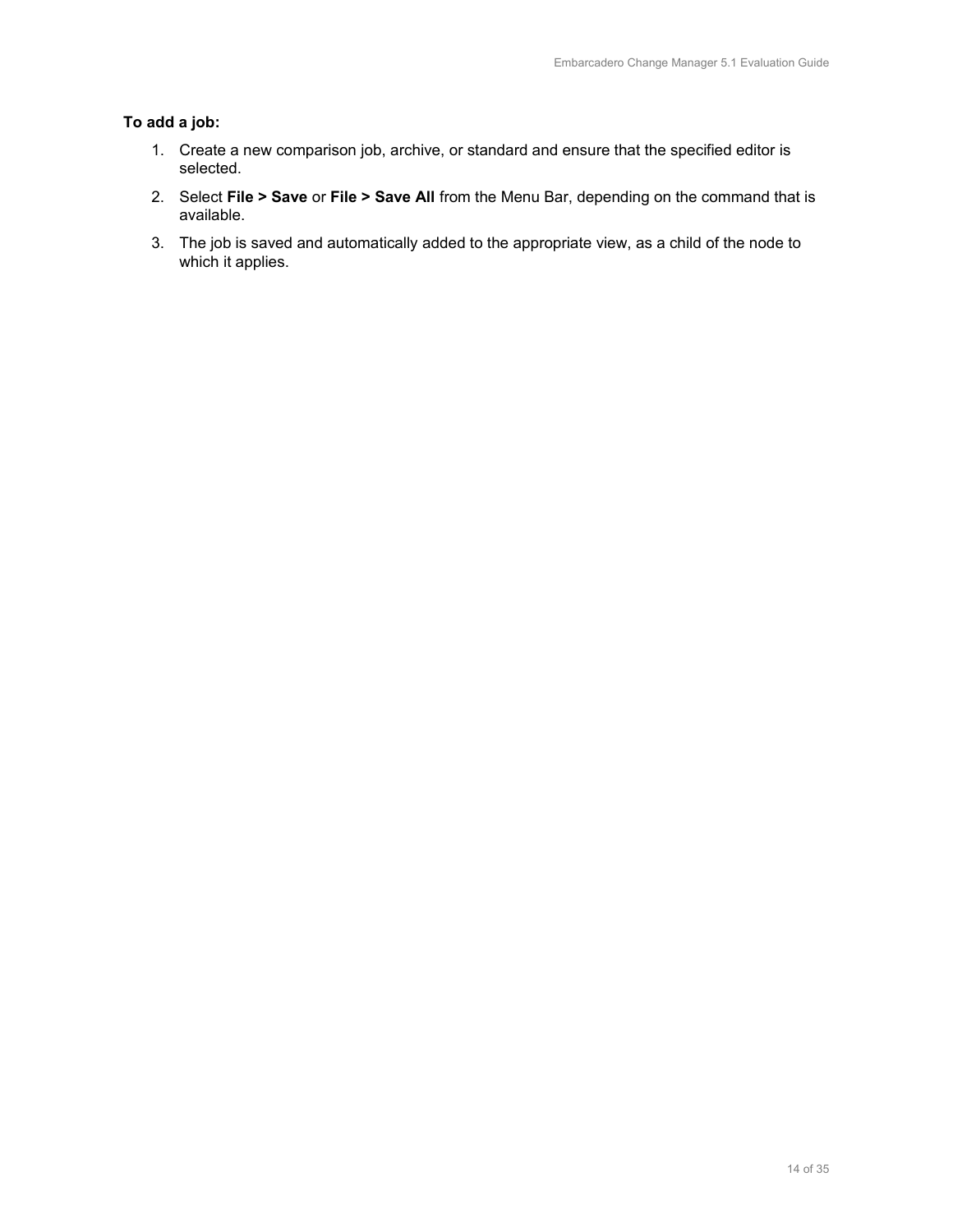# **Managing Jobs**

In large enterprises composed of many data sources with strict configuration and data retention guidelines that require many jobs, archives, and standards, the organization of jobs in Data Source Explorer and Standards Explorer can grow unwieldy.

**Data Source Explorer** provides nodes that organize data source jobs and configuration archives by type as children of the data sources that were included in the job when it was defined, or in the case of archives, the data source from which the archive was defined. Additionally, **Job Explorer** provides a list of all configuration standards that have been defined in the application.

Furthermore, both views contain right-click menus that enable you to delete and rename jobs in the tree for organizational purposes. These menus provide easy access to organizational commands such as **Rename** and **Delete** in order to better help you control the contents of the Views.



*The right-click menu provides commands to help you organize jobs in Data Source Explorer.*

# **To manage jobs:**

- 1. Right-click on a job node in Data Source Explorer, or Job Explorer, respectively.
- 2. Choose **Delete** to remove the job node from the view or **Rename** to enter a more meaningful name in the field. The job will be removed from the tree altogether (and thus the application) or appear with your newly defined name, depending on the command you selected. The **Open** command opens the job in its respective editor, while the **Run** command will execute it.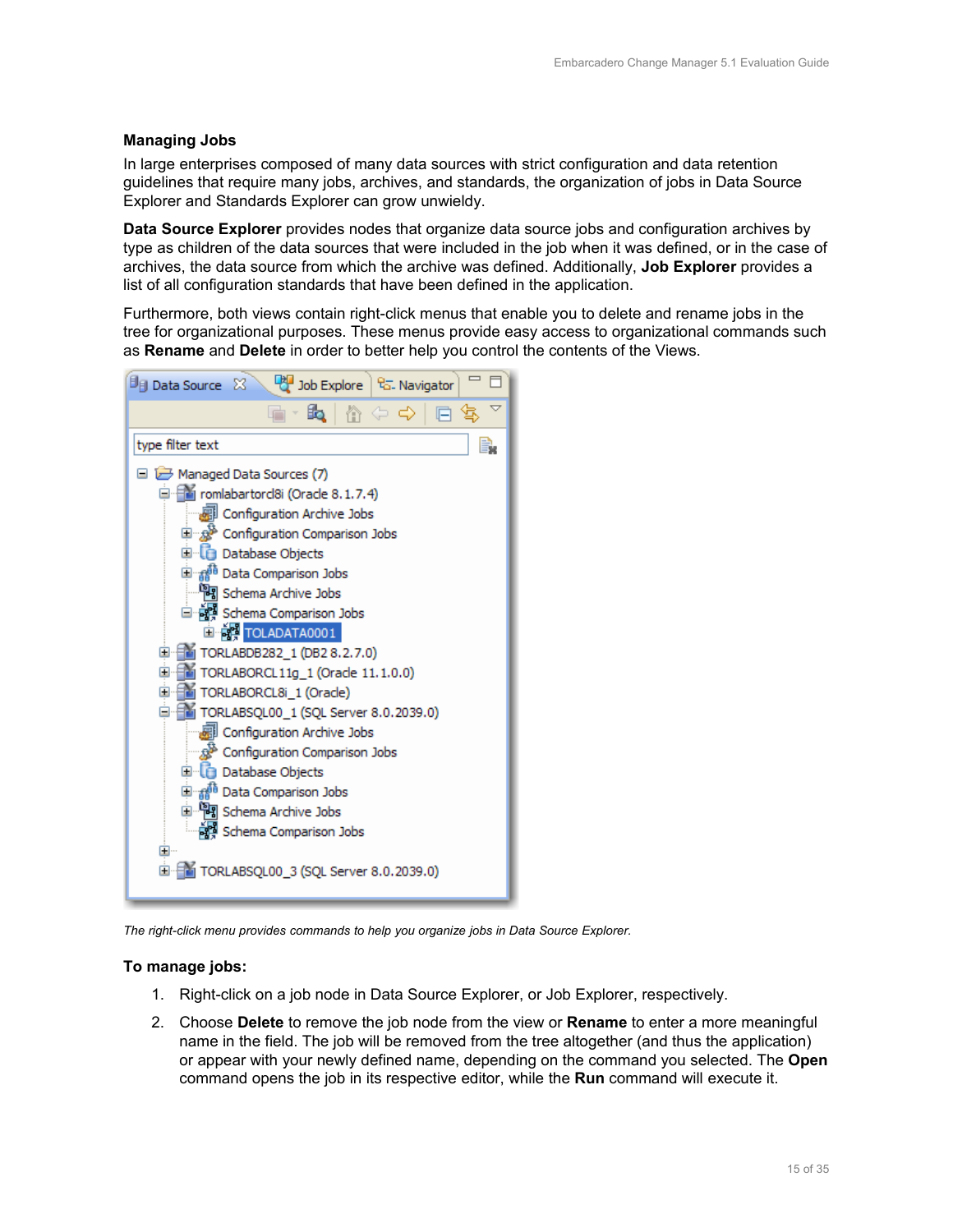Additionally, **Job Explorer** also provides enhanced organization functionality by providing a full history of all jobs defined and saved in the application. Jobs can be organized by date created, source and target platform type, last modified, last executed, job name, data source name, and job type.

Double-click on a job in the view to open it in its respective editor. Use Job Explorer when searching for jobs of a specific type or name.

| <b>DB</b> Data Source $\begin{bmatrix} \begin{bmatrix} 0 \\ 1 \end{bmatrix}$ Job Explore $\begin{bmatrix} \begin{bmatrix} \ddots \end{bmatrix} \end{bmatrix}$ | ਵਿੱਤ- Navigator                                                                   |
|---------------------------------------------------------------------------------------------------------------------------------------------------------------|-----------------------------------------------------------------------------------|
|                                                                                                                                                               | U<br>î,<br>Arrange By                                                             |
| <b>Data Comparison Job</b><br>$\Box$<br><b>H</b> RTOLB001 - A<br><b>Schema Comparison Jot</b><br>$\Box$                                                       | Created<br><b>DBMS</b><br><b>Last Modified</b><br>Last Run<br>Name<br>Data Source |
| <b>REA</b> TOLADATA0001<br>romlabartorcl8i: Oracle<br>TORLABORCL11g_1: Oracle                                                                                 | $\sqrt{}$ Job Type and Module<br>Job Type<br>Module<br>Project                    |

*Job Explorer enables you to organize jobs based on a variety of criteria.*

## **To view jobs in Change Explorer:**

- 1. Navigate to **Job Explorer** and click **Arrange By** to view a list of categories by which you can organize the view.
- 2. Select a category. Job Explorer displays all jobs based on your new selection.
- 3. Double-click a job to open it in its respective editor. Alternatively, right-click on the job and select **Run** to execute the job immediately.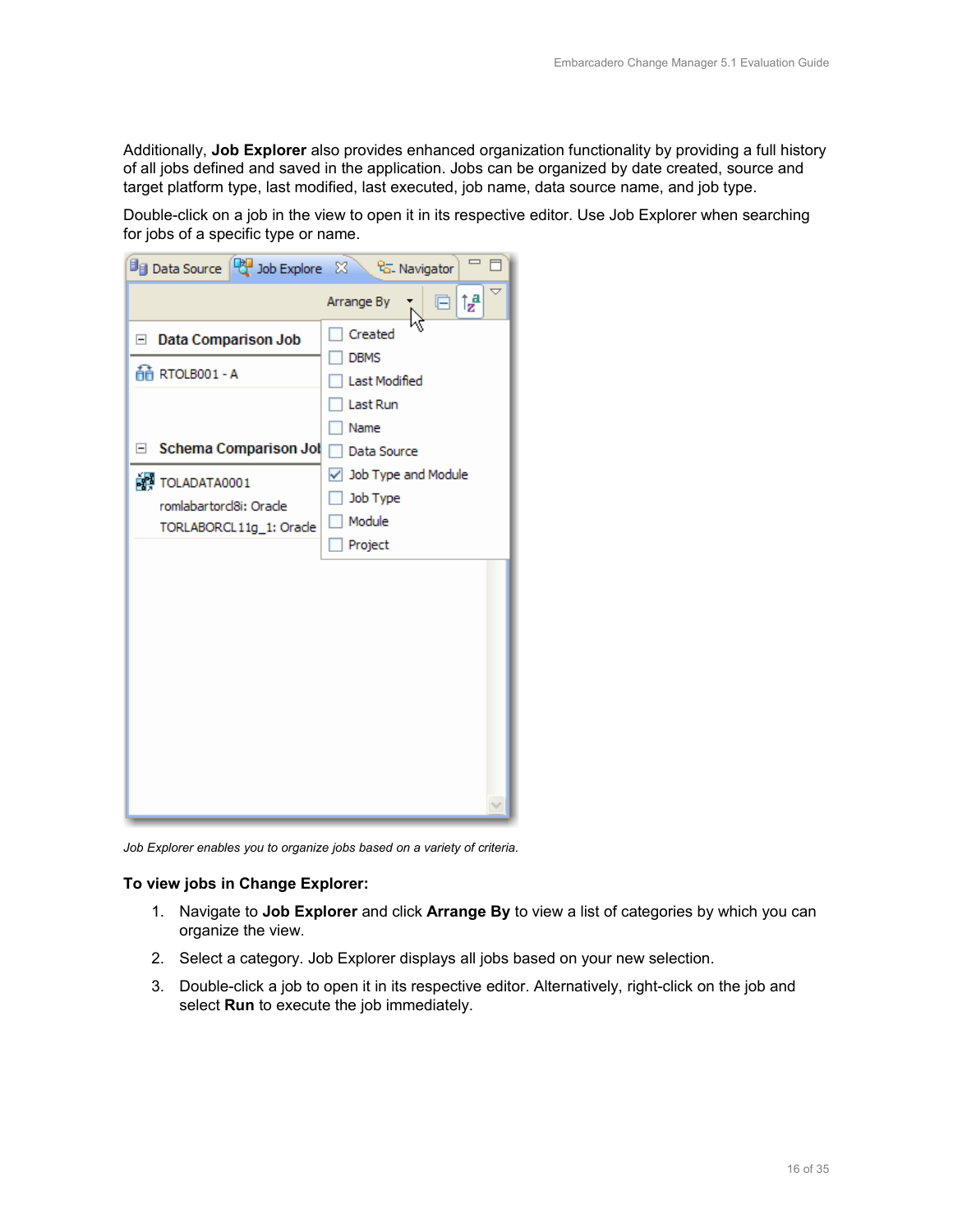# **Session 2: Running Data Comparison Jobs**

Data retention or synchronization between a data source and its backup repository can be a difficult and time-consuming job to monitor and maintain in the manual sense. Further time must be spent if data repositories are found to be out of synchronization and must be checked and corrected at the table row level to determine and correct any discrepancies between the servers. In system implementations, keeping data synchronized between test and production environments is also crucial, as is the synchronization of lookup data stored on multiple repositories, the troubleshooting of replication issues, and data migration confirmations when moving large amounts of data between two data sources during upgrade or maintenance phases.

Change Manager provides the ability to run data comparison jobs that automate much of the data repository comparison and correction process between a pair of data sources at the database, table, and row level. A data comparison job enables you to select a pair of data sources from Data Source Explorer, map databases and tables between your two selections for comparison purposes, and then execute the job. Change Manager then compares the information you provided and returns a results screen with details such as an overall percentage of data that matched between your selections, and discrepancies between the two databases in terms of data values that exist on only one of the two data sources.

Once a data comparison job has executed, you can then correct any synchronization issues by running an automated SQL script that will add missing rows and update out-of-sync values. Additionally, Change Manager enables you to modify the script prior to execution, and stores the script for later usage, as needed.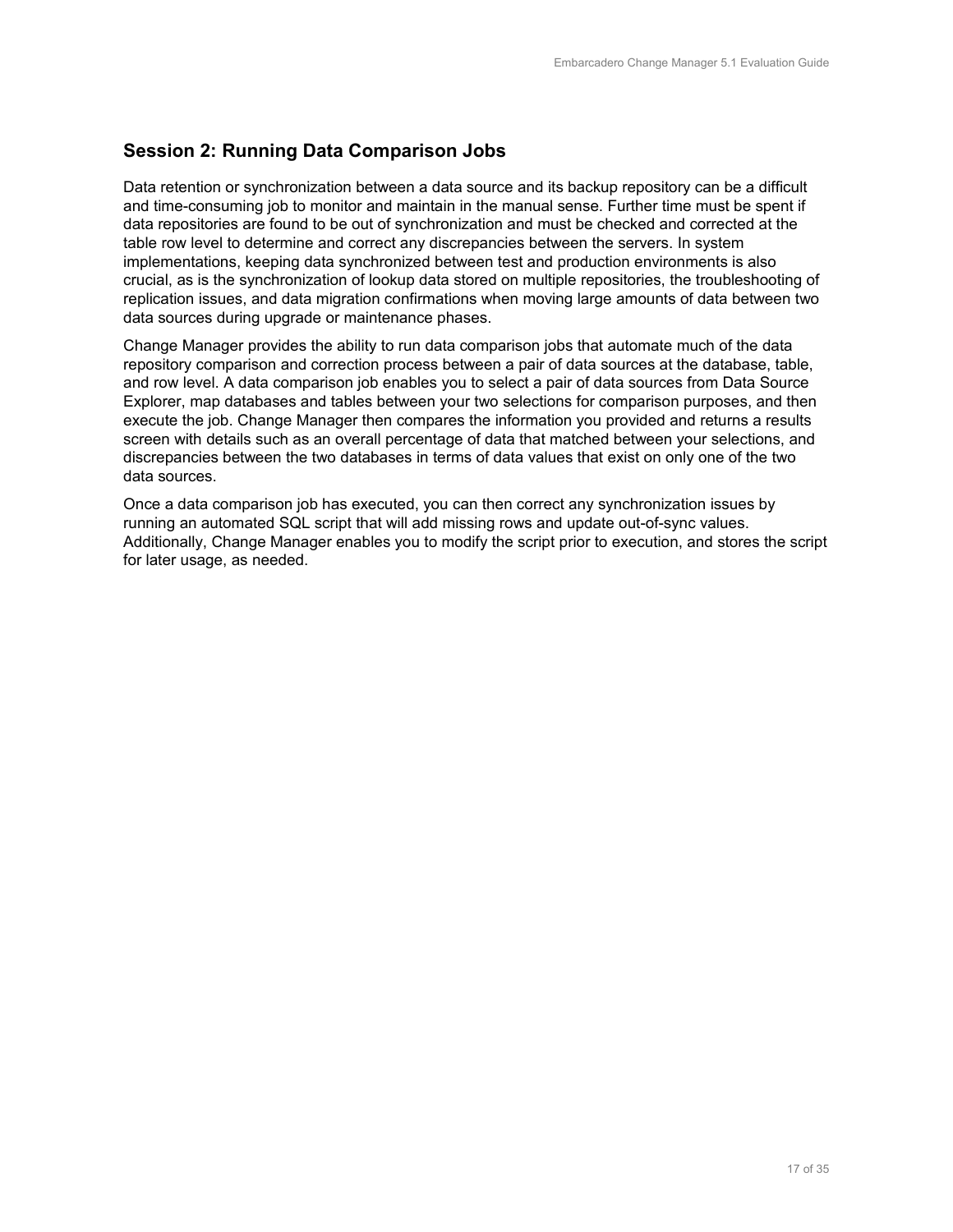| nd Untitled-Data-Comparison-Job-1 23                                                                                               | $\qquad \qquad =\qquad$<br>F |  |  |  |  |  |  |  |
|------------------------------------------------------------------------------------------------------------------------------------|------------------------------|--|--|--|--|--|--|--|
| $\triangleright$ Mapping $\triangleright$ Notification<br>$\triangleright$ Options<br>$\geq 0$ verview<br>$\triangleright$ History | $\geq$                       |  |  |  |  |  |  |  |
| Step 1: Select a source and target to compare and name the job<br>next >>                                                          |                              |  |  |  |  |  |  |  |
| 命 Create or Modify a Data Comparison Job                                                                                           |                              |  |  |  |  |  |  |  |
| <b>Job Name and Description</b>                                                                                                    |                              |  |  |  |  |  |  |  |
| <b>Notes</b><br>Name                                                                                                               |                              |  |  |  |  |  |  |  |
| Untitled-Data-Comparison-Job-1                                                                                                     |                              |  |  |  |  |  |  |  |
|                                                                                                                                    |                              |  |  |  |  |  |  |  |
| Details<br>Project: Change Management<br>Track results in Compliance Explorer                                                      |                              |  |  |  |  |  |  |  |
|                                                                                                                                    |                              |  |  |  |  |  |  |  |
| <b>Job Sources</b>                                                                                                                 |                              |  |  |  |  |  |  |  |
|                                                                                                                                    |                              |  |  |  |  |  |  |  |
| C Data Comparison Target<br>Data Comparison Source                                                                                 |                              |  |  |  |  |  |  |  |
| Name:<br>Name:                                                                                                                     |                              |  |  |  |  |  |  |  |
| Type:<br>Type:<br>Host:<br>Host:                                                                                                   |                              |  |  |  |  |  |  |  |
| Select Datasource<br>Select Datasource                                                                                             |                              |  |  |  |  |  |  |  |
|                                                                                                                                    |                              |  |  |  |  |  |  |  |
| v                                                                                                                                  | v                            |  |  |  |  |  |  |  |
|                                                                                                                                    |                              |  |  |  |  |  |  |  |
|                                                                                                                                    |                              |  |  |  |  |  |  |  |
|                                                                                                                                    |                              |  |  |  |  |  |  |  |
|                                                                                                                                    |                              |  |  |  |  |  |  |  |
|                                                                                                                                    |                              |  |  |  |  |  |  |  |
|                                                                                                                                    |                              |  |  |  |  |  |  |  |
|                                                                                                                                    |                              |  |  |  |  |  |  |  |
| Overview Options   Mapping   Notification   History                                                                                |                              |  |  |  |  |  |  |  |

*The Data Comparison Job Editor enables you to analyze and correct the data repositories of two data sources automatically.*

#### **To define and run a data comparison job:**

- 1. Select File > New > Data Comparison Job. The Data Comparison Job Editor opens.
- 2. Type the name of the job in the **Name** field.
- 3. Click and drag a data source from **Data Source Explorer** to the **Data Comparison Source** and **Data Comparison Target** boxes, or click **Select Data Source** in the appropriate box to specify high-level mapping by choosing a database, owner, or schema from the list provided. This selection will affect the items that appear in the mapping table in the following step.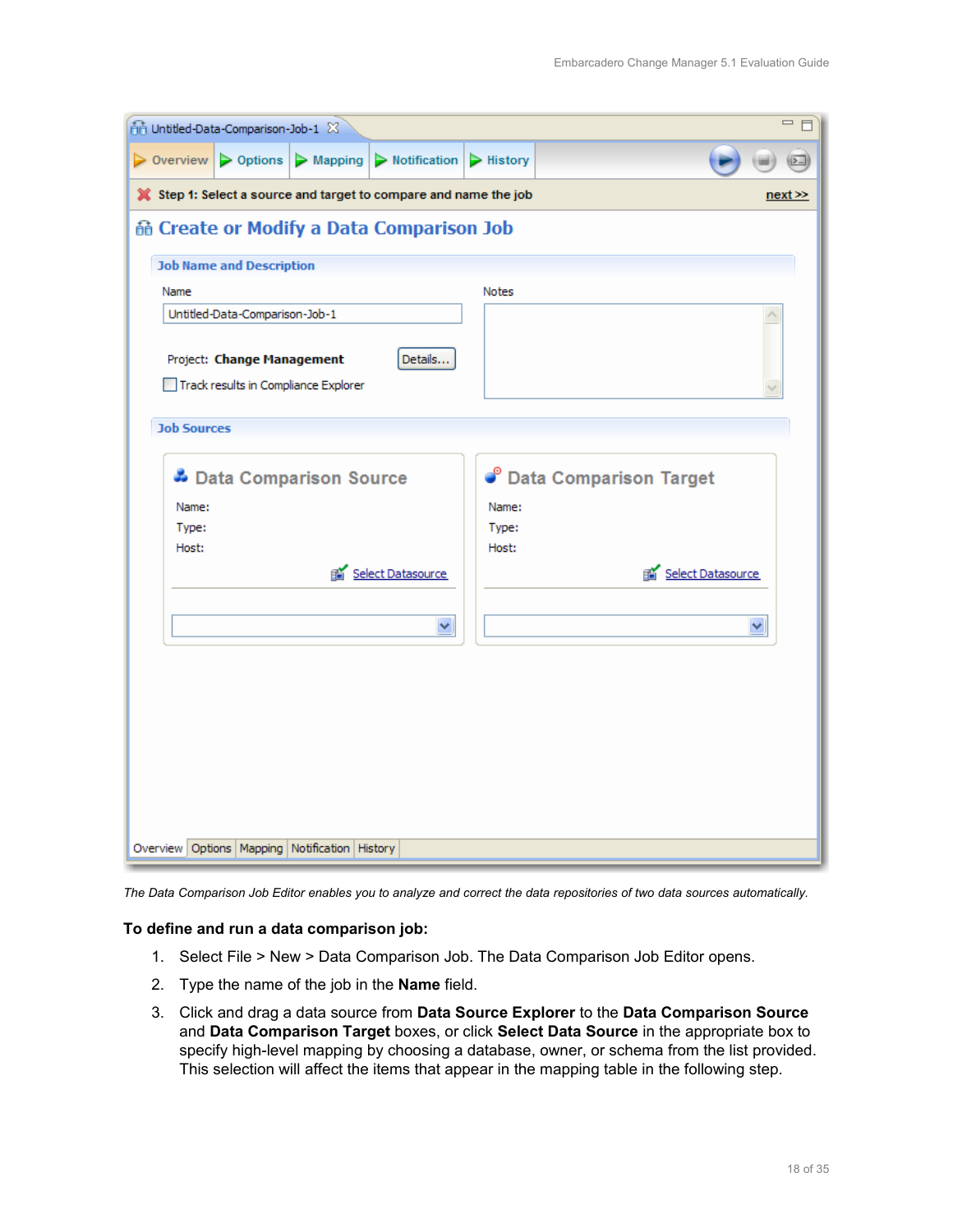- 4. Navigate to the **Options** tab and select or de-select the options in the **Mapping Options** section, as required.
- 5. Navigate to the **Mapping** tab. The Data Comparison Job Editor attempts to automatically map databases and tables between the source and target. Manually adjust or finish defining incomplete mapping parameters between the source and target before continuing.
- 6. To manually modify database pairings, select or de-select the check box beside each database pair, as needed. Use the **All** and **None** commands at the bottom of the table to select all or none of the rows in the table, respectively.
- 7. To manually modify table pairings, click the corresponding item in the Target data source column and define it via the drop down menu, as with database pairings. If you click Edit in the appropriate pairing, the Columns, Comparison Key, and Filter dialog enables you to further detail mapping refinements in terms of defining table roles in the execution of the job.
- 8. Click the Notifications tab to specify email, file system, or system tray notifications for this job, as needed.
- 9. Click the Run icon located in the upper-right hand corner of the tab to execute the job. The Results tab appears and displays the progress of the comparison job.
- 10. Review the job results for individual pairs by clicking the **View** command in the **Results** column on individual pairs. The **Database Results** tab shows detailed results for the tables and rows of the selected databases.
- 11. Specify the type of Resolution by clicking All, Mismatched, Source, Only Source, Target, or Only Target.
- 12. Click Generate an SQL Script and then select the Execute Script icon to synchronize the specified data.
- 13. If you want to create a report, select View Report. The report opens in a separate window where additional report options are available.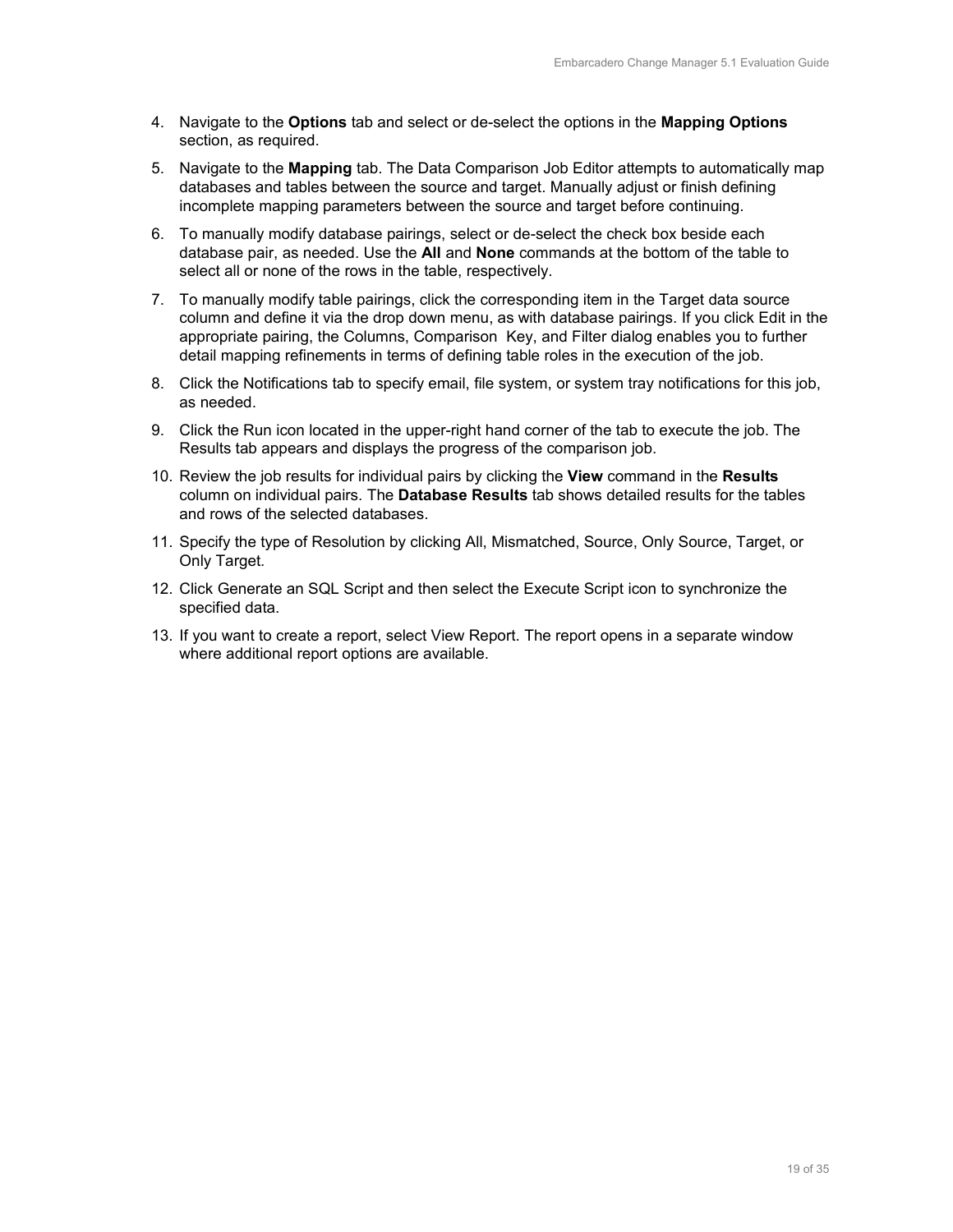# **Understanding Table Mapping**

In the process of data source migration and the general upkeep and maintenance of a data source and its backup, databases and tables can be modified and re-defined so naming conventions no longer apply between two repositories that contain data. This is especially true when moving systems into production from a testing environment.

Data comparison jobs enable you to modify the mapping parameters of a given data comparison job manually by choosing to exclude paired elements or re-define those pairings altogether, from the database level to the row level. Customized mapping is performed on the **Mapping** tab of the **Data Comparison Job Editor**.

|                          |    |    | torlabsgl00_2.activation              |    | TORLABSQL00 3.activ    |                 |  |
|--------------------------|----|----|---------------------------------------|----|------------------------|-----------------|--|
| $\checkmark$             | 日間 | 匪  | dbo.activation key                    | E  | dbo.activation key     | Source:         |  |
| $\overline{\checkmark}$  | 副画 | 围  | dbo.activation key group              | 匣  | dbo.activation_key     | Target:         |  |
| $\checkmark$             | 日目 | 囯  | dbo.activation key product            | 匣  | dbo.activation key     |                 |  |
| $\checkmark$             | ПГ | 囯  | dbo.activation_product                | 围  | dbo.activation_pro     | <b>Columns:</b> |  |
| $\overline{\checkmark}$  | 日岡 | 圍  | dbo.capacity                          | 围  | dbo.capacity           |                 |  |
|                          |    | 圃  | dbo.Categories                        |    | [Unmapped]             |                 |  |
| $\overline{\checkmark}$  | 冒险 | 圉  | dbo.configuration                     | 圍  | dbo.configuration      | <b>Filter:</b>  |  |
| $\checkmark$             | ПГ | 囯  | dbo.country                           | 围  | dbo.country            |                 |  |
| $\overline{\checkmark}$  | 日日 | 围  | dbo.customer                          | 圍  | dbo.customer           |                 |  |
| $\checkmark$             | 图图 | 圍  | dbo.customer history                  | E  | dbo.customer histo     |                 |  |
| ✓                        | 日目 | 围  | dbo.customer_history_property         | 圍  | dbo.customer_hist      |                 |  |
| $\overline{\mathscr{L}}$ | 同日 | EE | dhe customer proportu<br><b>TITLE</b> | EE | dha aistamar near<br>⋗ |                 |  |

*Data comparison features customized mapping for individual data comparison jobs to the row level of a pair of data sources.*

#### **To view and refine the database, table, and row mappings of a data comparison job:**

- 1. The mapping table provides a list of paired rows at the database and table level between the Source and Target data sources.
- 2. Use the check boxes to include or exclude pairs and/or redefine the mappings themselves by using the drop down menus in the target column.
- 3. To modify table mappings, click View Column Mapping in the appropriate selection. The Columns, Comparison Key, and Filter dialog enables you to further detail mapping refinements in terms of defining table roles in the execution of a job.
	- The **Columns** and **Comparison Key** tab enables the mappings of columns to compare between the paired tables.
	- The **Comparison Filter** tab enables you to manually insert a WHERE clause for execution when the job runs.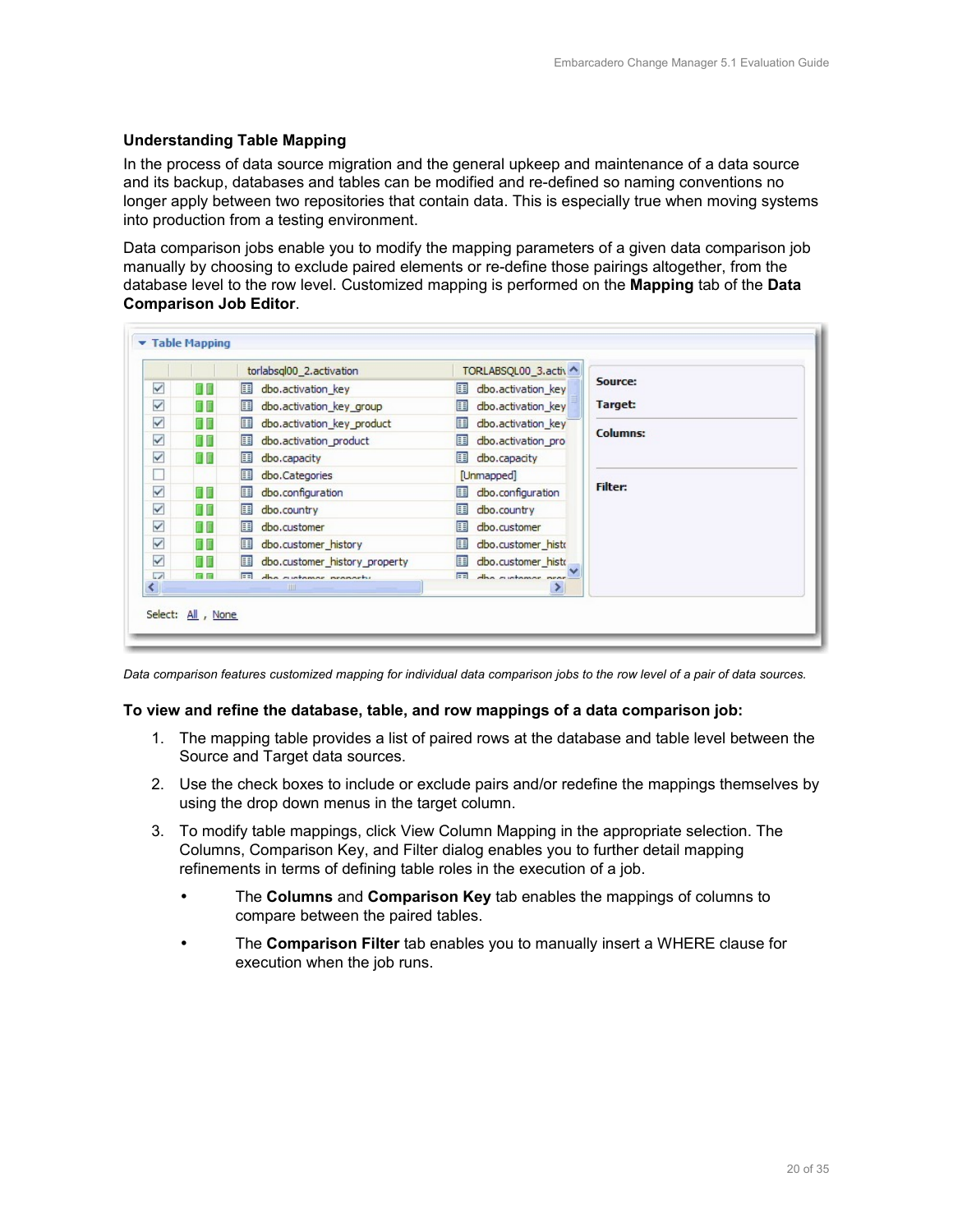# **Specifying the 'Fast Compare' Option**

The comparison of large repositories with many databases, tables, and rows can be a time consuming and tedious process, especially when you are required to check at the row level to ensure complete accuracy between a data source and its backup, or during migration procedures from testing to production that require optimum levels of accuracy.

Data comparison features a **Compression Comparison** option that enables an algorithm during the execution process of a job. The algorithm allows Change Manager to compare at a table level instead of the row level initially. Each table in a pair is assigned a value and if the values match the comparison process moves to the next pair of tables. If the values do not match, the process performs a more detailed comparison at the row level. This feature allows for a faster comparison process in general, without losing any accuracy during the process.

#### Compression Comparison

With this option enabled data on your datasources is compressed before being transmitted to the workbench and compared. In certain situations data compression enables the job to run at a much faster rate by removing the need to transfer and compare large volumes of data.

*The Compression Comparison job option enables an algorithm that enables Change Manager to compare at the table level instead of the row level, initially.*

# **To enable fast-compare:**

• Before executing a job, navigate to the **Options** tab and select **Compression Comparison** in the **Execution Options** section. Fast Compare is enabled and when the job executes, the system will perform the comparison, as appropriate.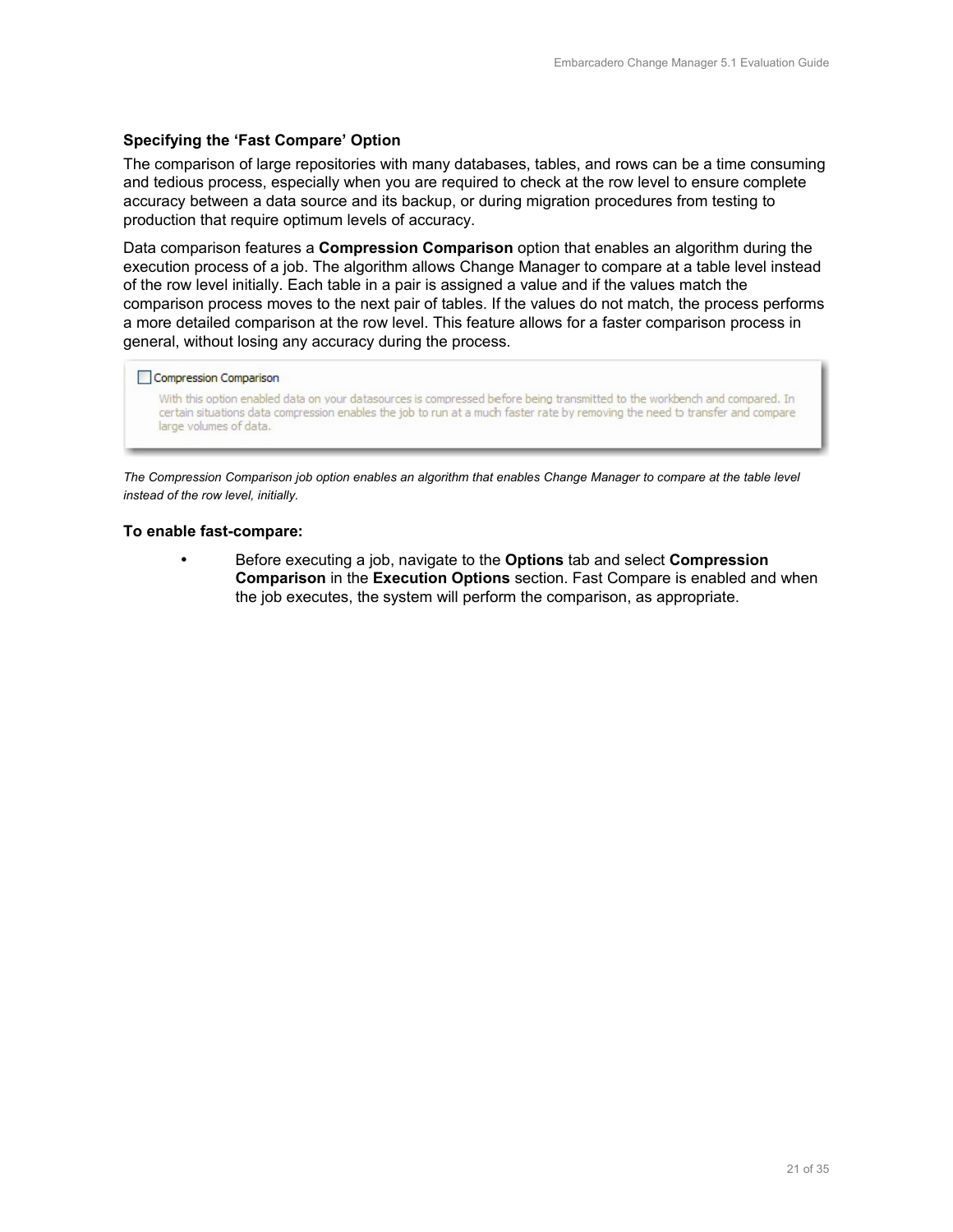# **Session 3: Running Configuration Comparison Jobs**

The monitoring and maintenance of configuration settings between two data sources in an enterprise is important to provide maximum performance and availability of each data source in the network, and enables DBAs to tune performance and quickly diagnose problems. However, like data comparison, the manual effort required to investigate and correct the configuration settings of multiple data sources can be a time-consuming and tedious task.

Configuration comparison provides the ability to run configuration comparison jobs that automate the comparison process between two data sources by examining the configuration settings of two specified data sources and outlining the differences between the two sets of parameters. A configuration comparison job enables you to select a pair of data sources from Data Source Explorer, refine the property comparisons prior to job execution and then run the job and view the results, enabling you to correct any issues you find between the pair.

Furthermore, configuration comparison jobs utilize configuration archives and standards as well as registered data sources. Archives provide an older snapshot of the configuration settings of a data source, while standards are customized sets of properties with threshold operators that allow you to create the 'perfect' configuration against which you can compare existing data source settings.

| M Untitled-Config-Comparison-Job-1 23                                                                            | ᄆ ᄐ                             |  |  |  |  |  |  |
|------------------------------------------------------------------------------------------------------------------|---------------------------------|--|--|--|--|--|--|
| $\triangleright$ Overview $\triangleright$ Refinements $\triangleright$ Options<br>$\triangleright$ Notification | $\blacktriangleright$ History   |  |  |  |  |  |  |
| Step 1: Select a source and target(s) to compare and name the job<br>next >>                                     |                                 |  |  |  |  |  |  |
| & Create or Modify a Configuration Comparison Job                                                                |                                 |  |  |  |  |  |  |
| <b>Job Name and Description</b>                                                                                  |                                 |  |  |  |  |  |  |
| Name                                                                                                             | <b>Notes</b>                    |  |  |  |  |  |  |
| Untitled-Config-Comparison-Job-1                                                                                 |                                 |  |  |  |  |  |  |
|                                                                                                                  |                                 |  |  |  |  |  |  |
| Details<br>Project: Change Management                                                                            |                                 |  |  |  |  |  |  |
| Track results in Compliance Explorer                                                                             |                                 |  |  |  |  |  |  |
|                                                                                                                  |                                 |  |  |  |  |  |  |
| <b>Job Sources</b>                                                                                               |                                 |  |  |  |  |  |  |
| & Configuration Comparison Source                                                                                | Configuration Comparison Target |  |  |  |  |  |  |
|                                                                                                                  |                                 |  |  |  |  |  |  |
| Name:<br>Type:                                                                                                   | Name:<br>Type:                  |  |  |  |  |  |  |
| Host:                                                                                                            | Host:                           |  |  |  |  |  |  |
| Belect Datasource <b>기</b> Select Standard                                                                       | Select Datasource               |  |  |  |  |  |  |
| <b>O</b> Use Live Sources                                                                                        | <b>O</b> Use Live Sources       |  |  |  |  |  |  |
| ◯ Use an Archive                                                                                                 | ◯ Use an Archive                |  |  |  |  |  |  |
| $\sim$                                                                                                           |                                 |  |  |  |  |  |  |
| $\lor$<br>$\sim$                                                                                                 | $\lor$<br>$\sim$                |  |  |  |  |  |  |
|                                                                                                                  |                                 |  |  |  |  |  |  |
|                                                                                                                  | Add More Targets                |  |  |  |  |  |  |
|                                                                                                                  |                                 |  |  |  |  |  |  |
|                                                                                                                  |                                 |  |  |  |  |  |  |
|                                                                                                                  |                                 |  |  |  |  |  |  |
| $\leq$<br><b>IIII</b>                                                                                            | $\blacktriangleright$           |  |  |  |  |  |  |
|                                                                                                                  |                                 |  |  |  |  |  |  |

*The Configuration Comparison Job Editor enables you to analyze the configuration settings of two data sources automatically.*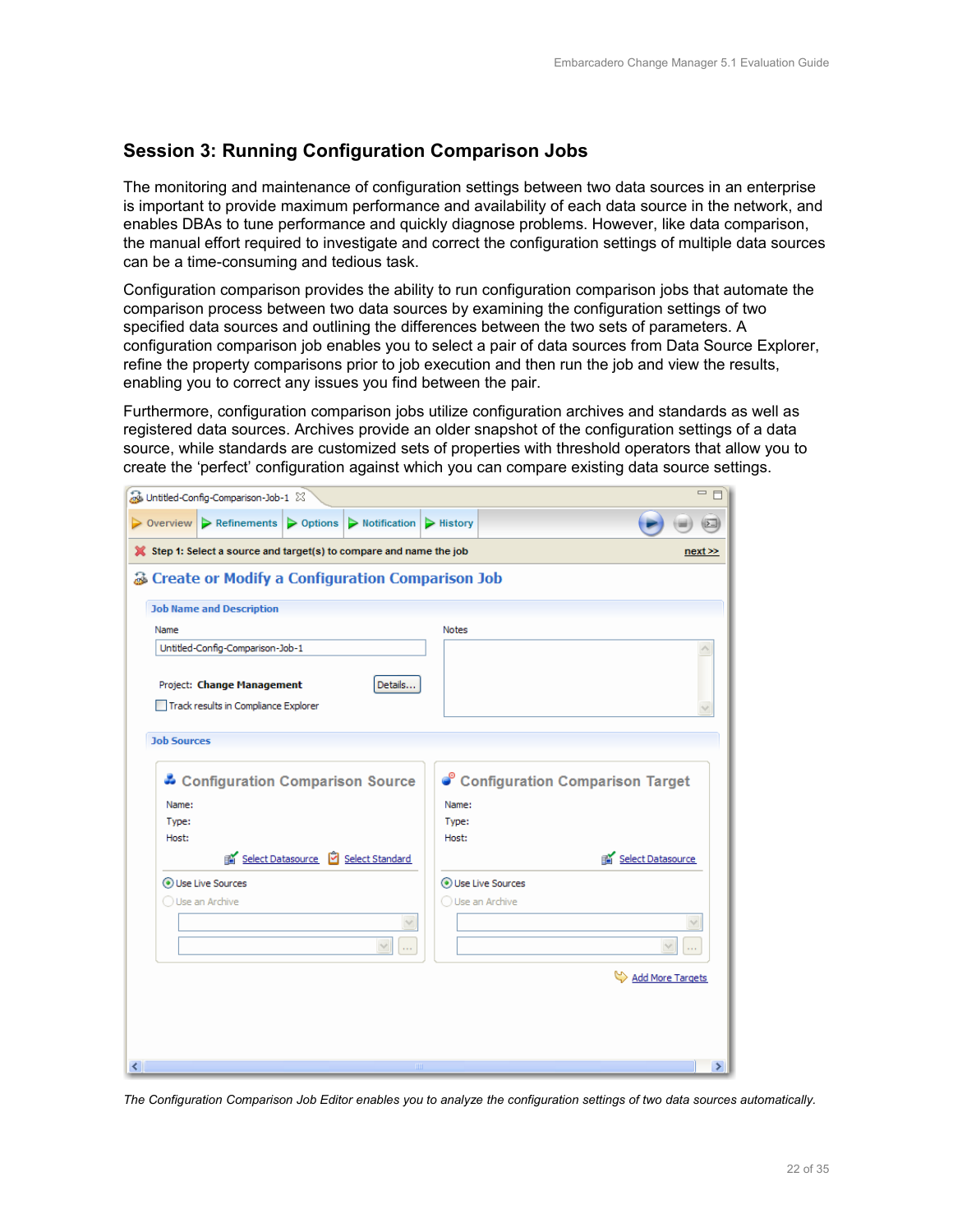#### **To define and run a configuration comparison job:**

- 1. Select **File > New > Configuration Comparison Job**. The **Configuration Comparison Job Editor** opens.
- 2. Type the name of the job in the **Name** field.
- 3. Click and drag a data source or archive from **Data Source Explorer** to **the Configuration Comparison Source** or **Configuration Comparison Target** boxes, or click and drag a standard from **Standards Explorer** to the **Configuration Comparison Source** box. Alternatively, click **Select Data Source** in the appropriate box and choose a data source from the dialog.
- 4. Navigate to the **Options** tab and select or de-select the Extract DDL check box to turn this function on or off, respectively.
- 5. Navigate to the **Refinements** tab and select or de-select the configuration properties in the table listing. Selected properties are included in the comparison job, and de-selected properties are ignored during job execution.
- 6. Click the **Run** icon located in the upper right-hand corner of the tab to execute the job. The **Comparison Results** tab appears and displays the progress of the comparison job.
- 7. Review the job results once it completes on the **Comparison Results** tab.
- 8. Click the **Execute** icon. Change Manager executes the code on the specified data source. Results of the execution are displayed in the same tab or in a new tab.
- 9. Click **View Report** command on the **Results** tab. From the report window, you can save, print, or otherwise modify the report file for storage or distribution purposes.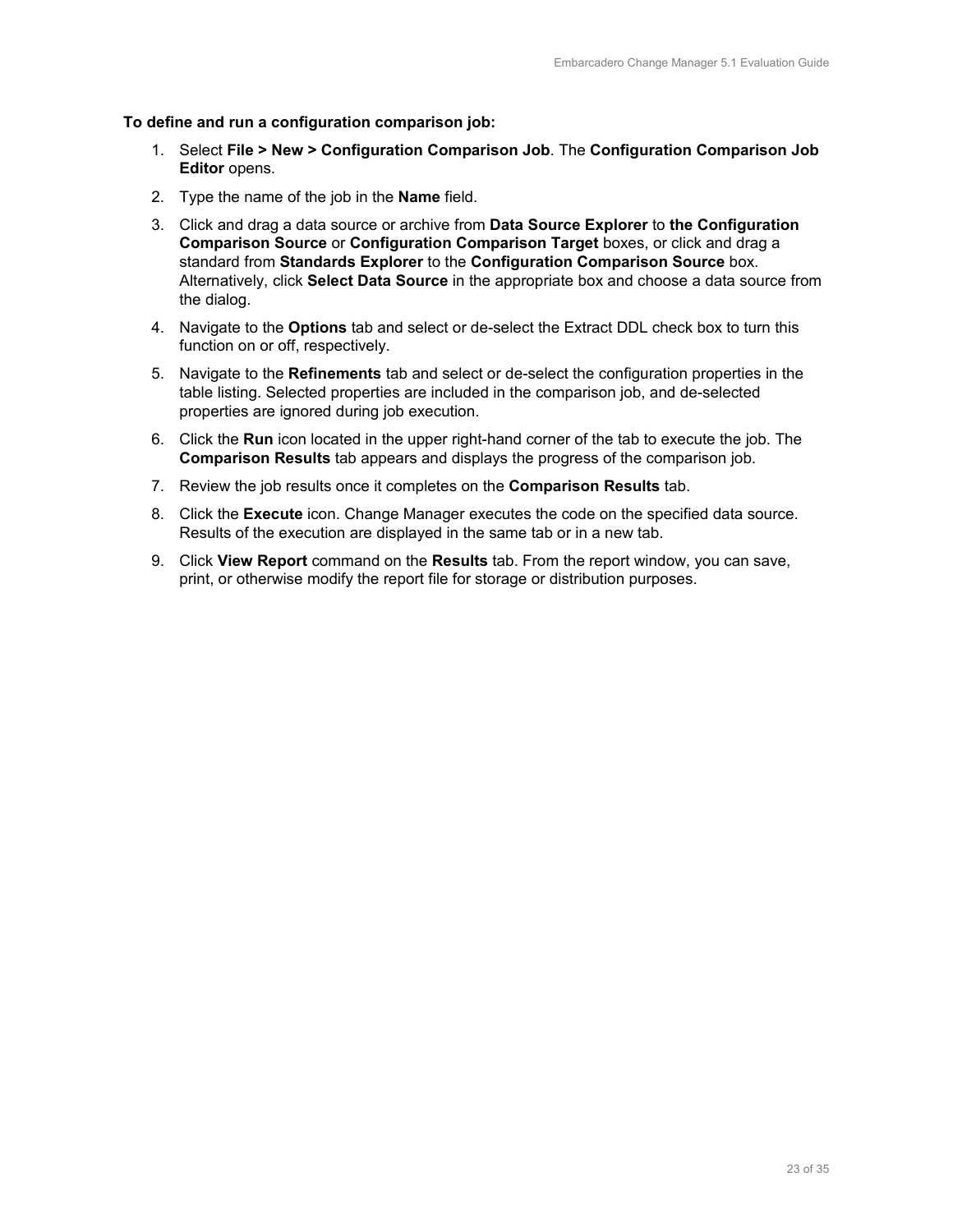# **Adding Multiple Targets to a Configuration Comparison Job**

The Configuration Comparison Target box enables you to add multiple comparison targets via the **Add More Targets** command. This allows you to associate multiple target data sources for comparison purposes against a single data source.

| Configuration Comparison Target |
|---------------------------------|
| Name:                           |
| Type:                           |
| Host:                           |
| Select Datasource               |
| Use Live Sources                |
| Use an Archive                  |
|                                 |
|                                 |
| <b>Add More Targets</b>         |

*The Add More Targets command enables you to compare multiple targets against a single source.*

#### **To add more than one target to a configuration comparison job:**

- 1. Click the **Add More Targets** command. The box changes to a column list view.
- 2. Drag and drop additional sources from **Data Source Explorer** to the **Configuration Comparison Target** box, or click the **Add Archive** or **Add Data Source** commands beneath the table and select the appropriate target from the dialog provided.\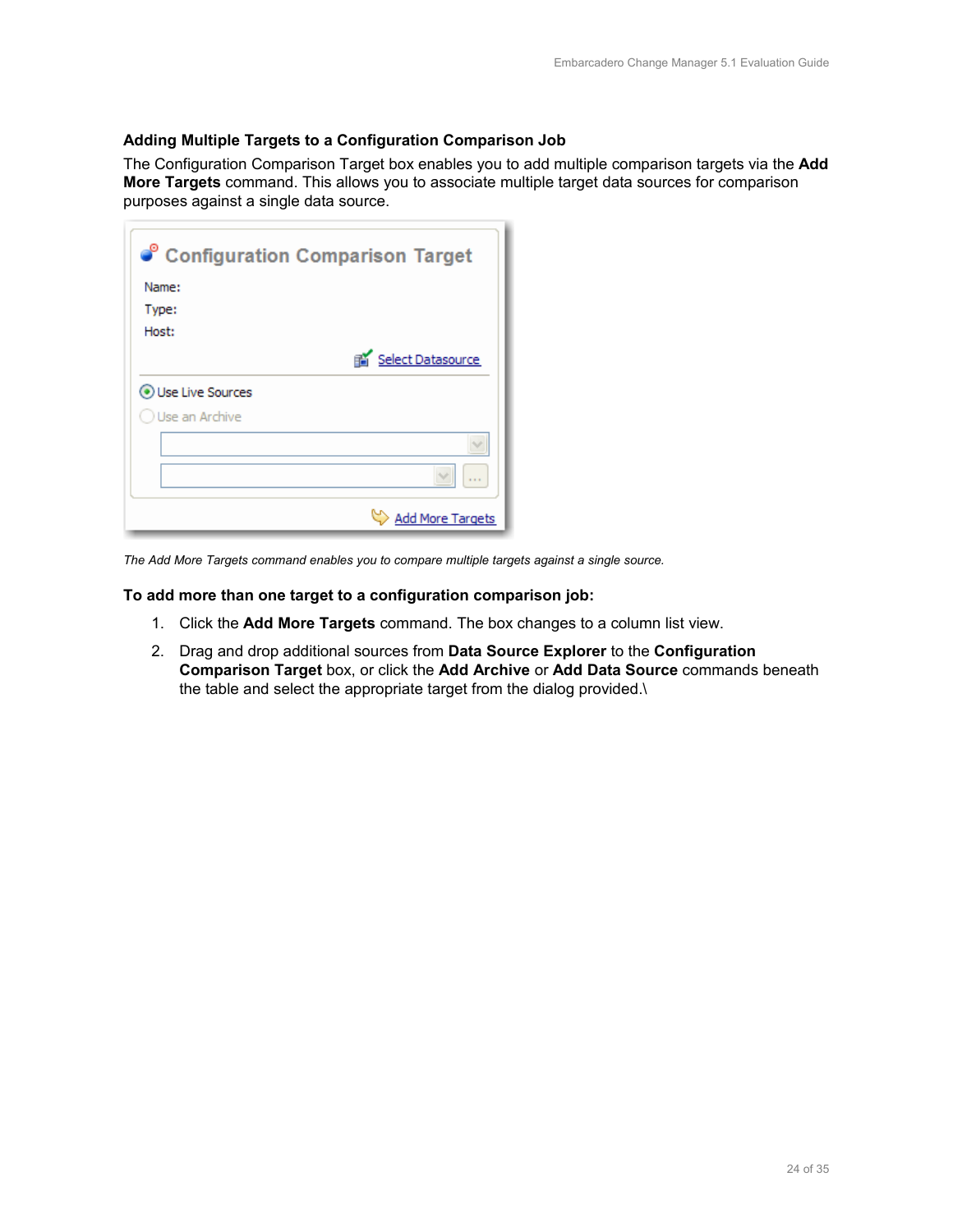# **Defining Configuration Standards**

In many cases, it is often desirable to maintain a list of ideal configuration settings that each system in your enterprise should maintain, or, at minimum, fall between certain thresholds in order to maintain acceptable levels of performance and data retention.

A configuration standard is a configuration comparison job object that is composed of user-defined configuration properties (static or dynamically updated based on the source values) with customized values that include threshold comparison operators (greater than, less than, falls within or is a member of a specified set, etc.) Once defined, standards can be used in configuration comparison jobs against registered data sources and archives in order to determine if target data sources meet and fall within the specified values of the standard's requirements.

| Untitled-Standard &                                   |                                                                              |                    | $=$ $E$       |
|-------------------------------------------------------|------------------------------------------------------------------------------|--------------------|---------------|
| $\triangleright$ Overview $\triangleright$ Refinement |                                                                              |                    |               |
|                                                       | <b>2</b> Create or Modify a Configuration Standard                           |                    |               |
| <b>Standard Name and Description</b>                  |                                                                              |                    |               |
| Name                                                  |                                                                              | Notes              |               |
| Untitled-Standard                                     |                                                                              |                    |               |
| Project: Change Management                            |                                                                              | Details            |               |
| <b>Standard Sources</b>                               |                                                                              |                    |               |
|                                                       | <sup>+</sup> Drag and drop from the Datasource Explorer to add a new source. |                    |               |
| Source                                                | Version                                                                      | No Source Selected |               |
|                                                       |                                                                              | Hostname:          |               |
|                                                       |                                                                              | Type:              |               |
|                                                       |                                                                              |                    | Remove Source |
|                                                       |                                                                              |                    |               |
|                                                       | Add Datasource @ Add Archive Version [ Add Standard                          |                    |               |
|                                                       |                                                                              |                    |               |
|                                                       |                                                                              |                    |               |
|                                                       |                                                                              |                    |               |
|                                                       |                                                                              |                    |               |
|                                                       |                                                                              |                    |               |
|                                                       |                                                                              |                    |               |
|                                                       |                                                                              |                    |               |
|                                                       |                                                                              |                    |               |
|                                                       |                                                                              |                    |               |
|                                                       |                                                                              |                    |               |
|                                                       |                                                                              |                    |               |
| ∢                                                     |                                                                              | <b>TITLE</b>       | $\rightarrow$ |
| Overview Refinement                                   |                                                                              |                    |               |

*The Standards Editor is used to define and modify configuration standards.*

Standards are defined in the **Project Editor**. Once a standard is defined it appears in the **Project Explorer** view and contains the interface and navigation functionality of a registered data source object with the exception that it can only be used as a **Source** in comparison jobs.

# **To define a configuration standard:**

- 1. Select **File > New > Configuration Standard**. The **Standards Editor** opens.
- 2. Enter the name of the Standard in the **Name** field.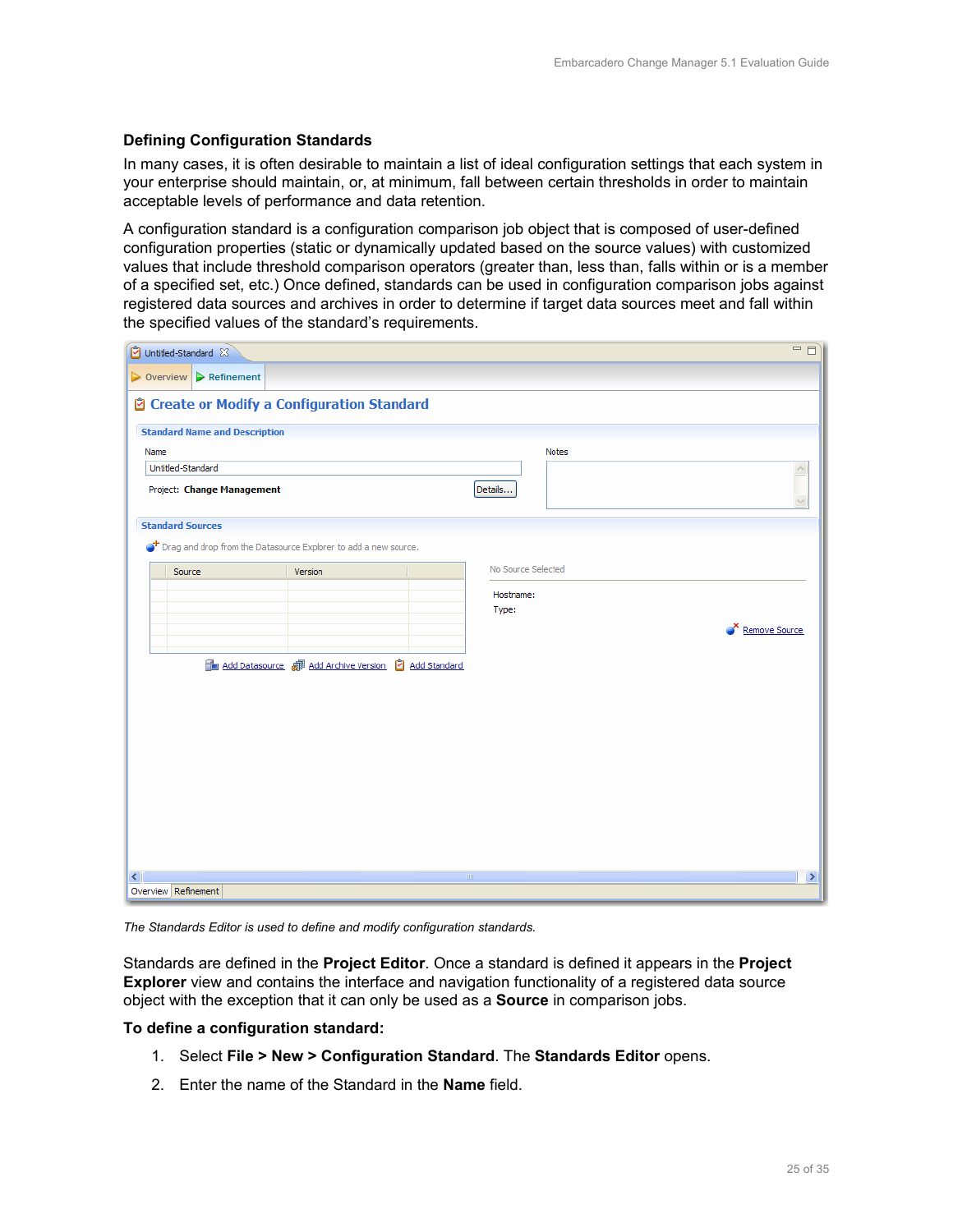- 3. Drag and drop a data source, archive, or standard from **Data Source Explorer** to the **Standard Sources** table. Alternatively, use the **Add Data Source** and **Add Archive Version** commands beneath the table to add properties to the standard.
- 4. Navigate to the **Standard Refinement** tab and define each listed property as **Linked** or **Static** by clicking the appropriate row value in the **Type** column and choosing a selection from the drop down menu.
- 5. Define each property operator by clicking the appropriate row value in the **Operator** column and choosing a selection from the drop down menu.
- 6. Select **File > Save** or **File > Save All** to save the Standard. It automatically appears in **Standards Explorer**.
- 7. Drag and drop the new standard from **Standards Explorer** to the **Comparison Source** box in the **Configuration Comparison Job Editor**. You can now proceed to run a job using the standard's properties as you would a registered data source or an archive.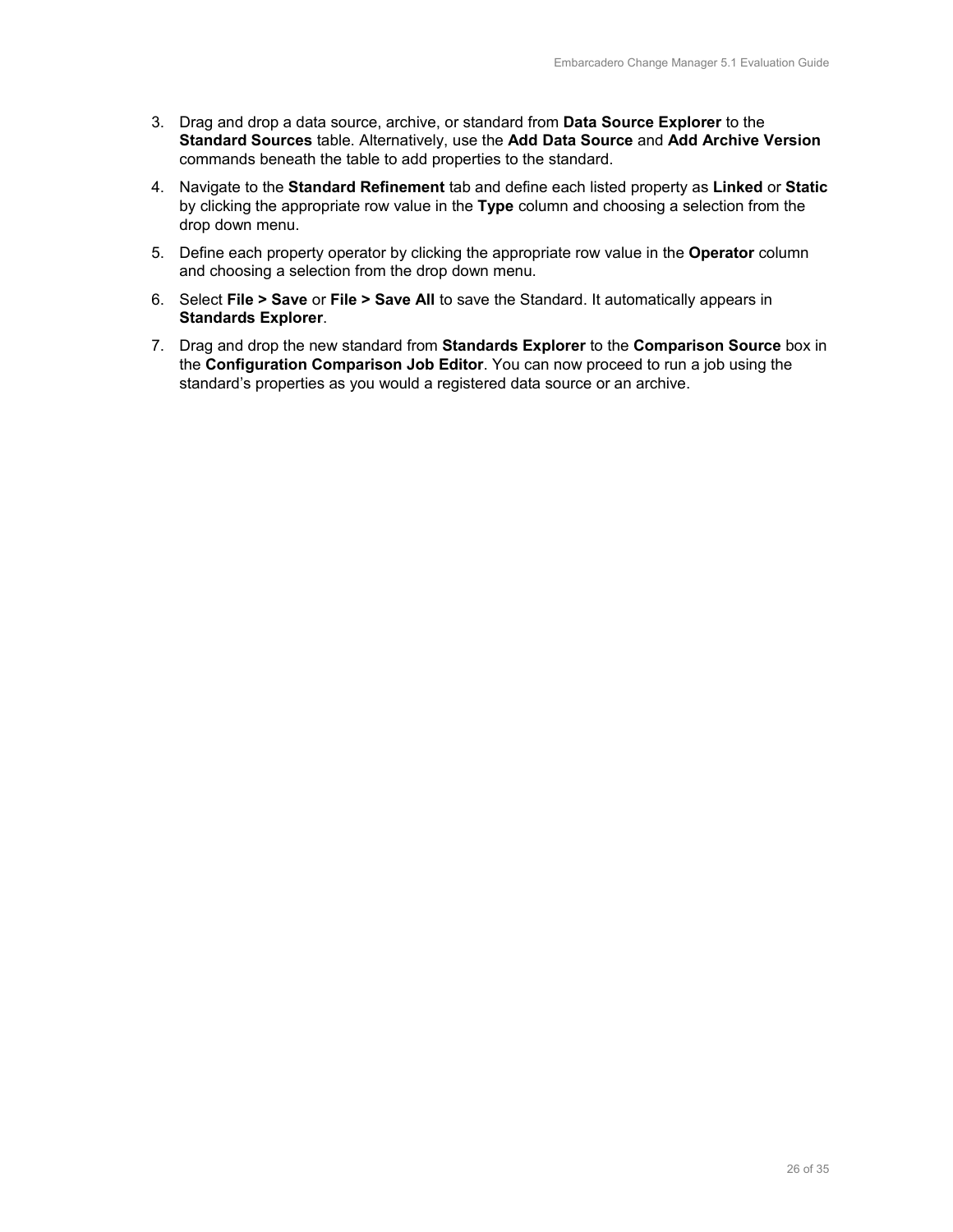# **Defining Configuration Archives**

A snapshot of a data source's configuration properties at various points in time is often useful for backup and restoration purposes as well as to monitor value slippage and otherwise preserve older settings that may or may not impact your enterprise in the near or far future.

An archive is a static view of a single data source's configuration properties from a specific point in time. A single archive can contain multiple versions that enable you to periodically capture the property values of a data source over the course of time.

Archives are defined in the **Archive Job Editor** and appear as child nodes of the appropriate data source in Data Source Explorer. Once an archive is defined, its various versions can be used in configuration comparison jobs with data sources and configuration standards.

|                       | 图 Untitled-Config-Archive-Job-1 8                                   |  |         |              | $=$ $\Box$         |
|-----------------------|---------------------------------------------------------------------|--|---------|--------------|--------------------|
|                       | > Overview   > Refinements   > Options   > Notification   > History |  |         |              | $\sqrt{2}$         |
|                       | Step 1: Select a data source and name the job                       |  |         |              | $next \geqslant$   |
|                       | <b>图 Create or Modify a Configuration Archive Job</b>               |  |         |              |                    |
|                       | <b>Archive Name and Description</b>                                 |  |         |              |                    |
| Name                  |                                                                     |  |         | <b>Notes</b> |                    |
|                       | Untitled-Config-Archive-Job-1                                       |  |         |              |                    |
|                       |                                                                     |  |         |              |                    |
|                       | Project: Change Management                                          |  | Details |              |                    |
|                       |                                                                     |  |         |              |                    |
| <b>Archive Source</b> |                                                                     |  |         |              |                    |
| Type:<br>Host:        |                                                                     |  |         |              | Select Data Source |
|                       |                                                                     |  |         |              |                    |
|                       |                                                                     |  |         |              |                    |
|                       |                                                                     |  |         |              |                    |
|                       |                                                                     |  |         |              |                    |
|                       |                                                                     |  |         |              |                    |
|                       |                                                                     |  |         |              |                    |
|                       |                                                                     |  |         |              |                    |
|                       |                                                                     |  |         |              |                    |
|                       |                                                                     |  |         |              |                    |
|                       | Overview Refinements Options Notification History                   |  |         |              |                    |
|                       |                                                                     |  |         |              |                    |

*The Archive Job Editor is used to capture and save data source properties at a specific point in time.*

#### **To define a configuration archive:**

- 1. Right-click on a data source in **Data Source Explorer** and select **Archive > Configuration Archive** Job from the menu. The Archive Job Editor opens.
- 2. Enter the name of the Archive in the **Name** field.
- 3. Drag and drop the data source to be archived from **Data Source Explorer** to the **Configuration Archive Source** box.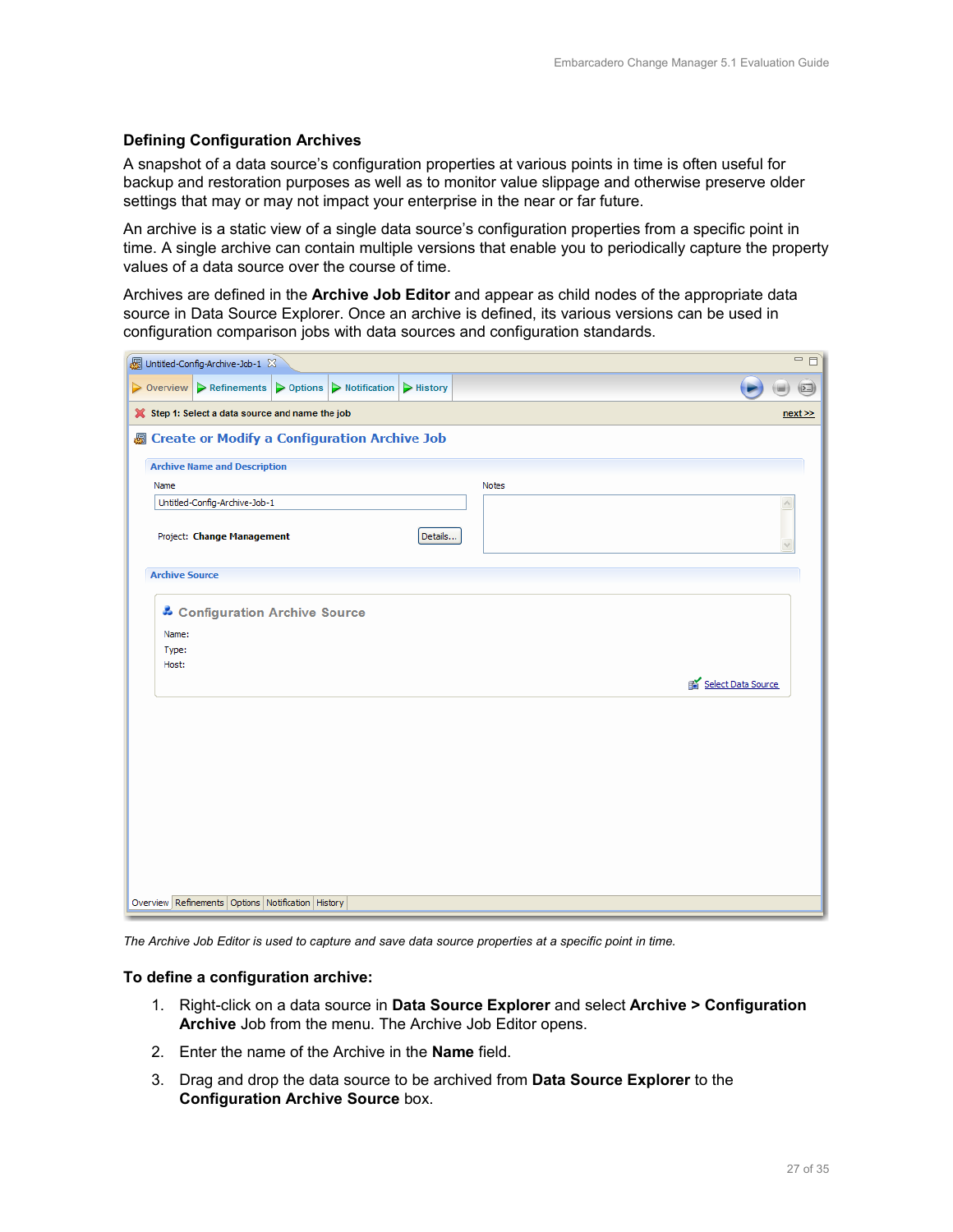- 4. Navigate to the **Refinements** tab and use the check boxes to select or de-select properties, as needed. Selected properties are included in the Archive, while de-selected properties are ignored.
- 5. Navigate to the **Notifications** tab and modify the settings, as appropriate. Email, file system, and system tray notification options are labeled and contained in separate sections on the interface.
- 6. Click the **Run Job** icon in the upper right-hand corner of the Editor. A tab named **Unsaved Version** appears containing the properties of the captured source.
- 7. Select **File > Save**. The **Unsaved Version** tab changes to **Version 1** and Version 1 appears in the Archive Versions table on the Overview tab with a time stamp. You can create more versions by clicking the **Run Job** icon again.
- 8. Click the **View Report** command on the **Results** tab. The report opens in a new window.
- 9. Drag and drop the new archive version from **Data Source Explorer** to the **Source** or **Target** boxes in **Configuration Comparison Job Editor**. You can now proceed to run a job using the archive properties as you would a registered data source.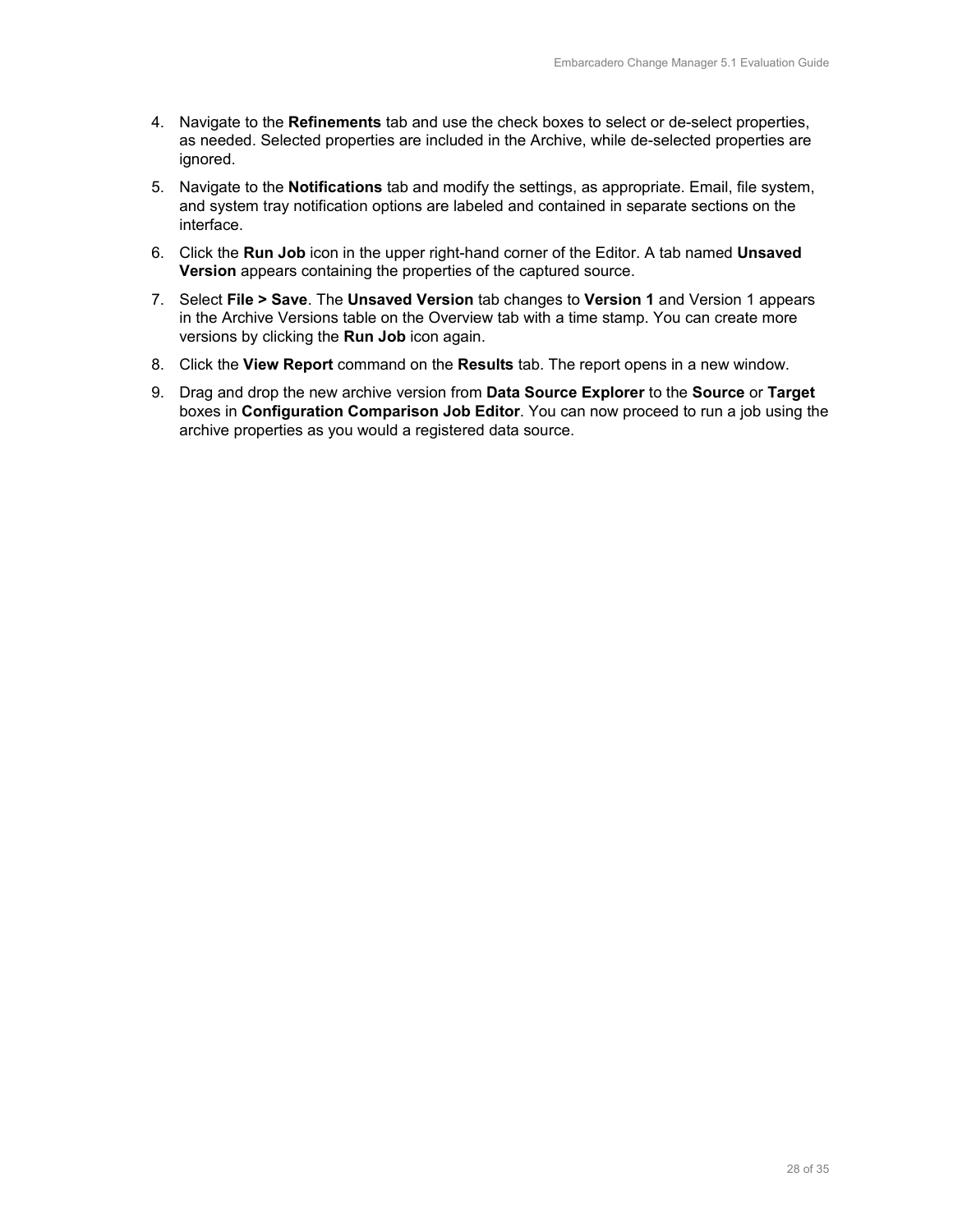# **Session 4: Running Schema Comparison Jobs**

Schema comparison supports the capture and comparison of database schema in your enterprise. This can be used to create a baseline of your database schema for analyzing schema and permission changes between the baseline and the live environment.

In order to create a baseline of your schema, you must first capture and store it. Once it has been captured, you can use this archive to compare it against the live environment. If needed, the schema comparison editor then provides the ability to synchronize the schema of a live data source with the archive.

|                    | 一日<br>A Untitled-Schema-Comparison-Job-1 23                                                                                                                              |  |  |                    |                          |                          |                          |  |  |
|--------------------|--------------------------------------------------------------------------------------------------------------------------------------------------------------------------|--|--|--------------------|--------------------------|--------------------------|--------------------------|--|--|
|                    | $\triangleright$ Overview $\triangleright$ Refinements<br>Options<br>$\triangleright$ Notification<br>$\triangleright$ Mapping<br>$\triangleright$ History<br>$\sqrt{2}$ |  |  |                    |                          |                          |                          |  |  |
|                    | Step 1: Select a source and target(s) to compare and name the job<br>$next \gg$                                                                                          |  |  |                    |                          |                          |                          |  |  |
|                    | 望 Create or Modify a Schema Comparison Job                                                                                                                               |  |  |                    |                          |                          |                          |  |  |
|                    | <b>Job Name and Description</b>                                                                                                                                          |  |  |                    |                          |                          |                          |  |  |
| Name               |                                                                                                                                                                          |  |  |                    | <b>Notes</b>             |                          |                          |  |  |
|                    | Untitled-Schema-Comparison-Job-1                                                                                                                                         |  |  |                    |                          |                          |                          |  |  |
|                    | Project: Change Management                                                                                                                                               |  |  | Details            |                          |                          |                          |  |  |
|                    | Track results in Compliance Explorer                                                                                                                                     |  |  |                    |                          |                          |                          |  |  |
|                    |                                                                                                                                                                          |  |  |                    |                          |                          |                          |  |  |
| <b>Job Sources</b> |                                                                                                                                                                          |  |  |                    |                          |                          |                          |  |  |
|                    |                                                                                                                                                                          |  |  |                    |                          |                          |                          |  |  |
|                    | & Schema Comparison Source                                                                                                                                               |  |  |                    |                          | Schema Comparison Target |                          |  |  |
| Name:              |                                                                                                                                                                          |  |  |                    | Name:                    |                          |                          |  |  |
| Type:<br>Host:     |                                                                                                                                                                          |  |  |                    | Type:<br>Host:           |                          |                          |  |  |
|                    |                                                                                                                                                                          |  |  | Select Data Source |                          |                          | Select Data Source       |  |  |
|                    | <b>O</b> Use Live Source                                                                                                                                                 |  |  |                    | <b>O</b> Use Live Source |                          |                          |  |  |
|                    | ◯ Use an Archive                                                                                                                                                         |  |  |                    | ◯ Use an Archive         |                          |                          |  |  |
|                    |                                                                                                                                                                          |  |  | $\sim$             |                          |                          |                          |  |  |
|                    |                                                                                                                                                                          |  |  | $\vee$<br>$\alpha$ |                          |                          | $\checkmark$<br>$\cdots$ |  |  |
|                    | Add More Targets                                                                                                                                                         |  |  |                    |                          |                          |                          |  |  |
|                    |                                                                                                                                                                          |  |  |                    |                          |                          |                          |  |  |
|                    |                                                                                                                                                                          |  |  |                    |                          |                          |                          |  |  |
|                    |                                                                                                                                                                          |  |  |                    |                          |                          |                          |  |  |
|                    |                                                                                                                                                                          |  |  |                    |                          |                          |                          |  |  |
|                    | Overview Refinements Mapping Options Notification History                                                                                                                |  |  |                    |                          |                          |                          |  |  |

*The Schema Comparison Job Editor is used to compare the schema of two or more data sources in your environment.*

#### **To define a schema comparison:**

- 1. Select **File > New > Schema Comparison Job** in the Menu Bar. The **Schema Comaprison Job Editor** opens.
- 2. Enter the name of the job in the **Name** field of the **Data Comparison Job Editor**.
- 3. Click and drag a data source from **Data Source Explorer** to the **Schema Comparison Source** or **Schema Comparison Target** box.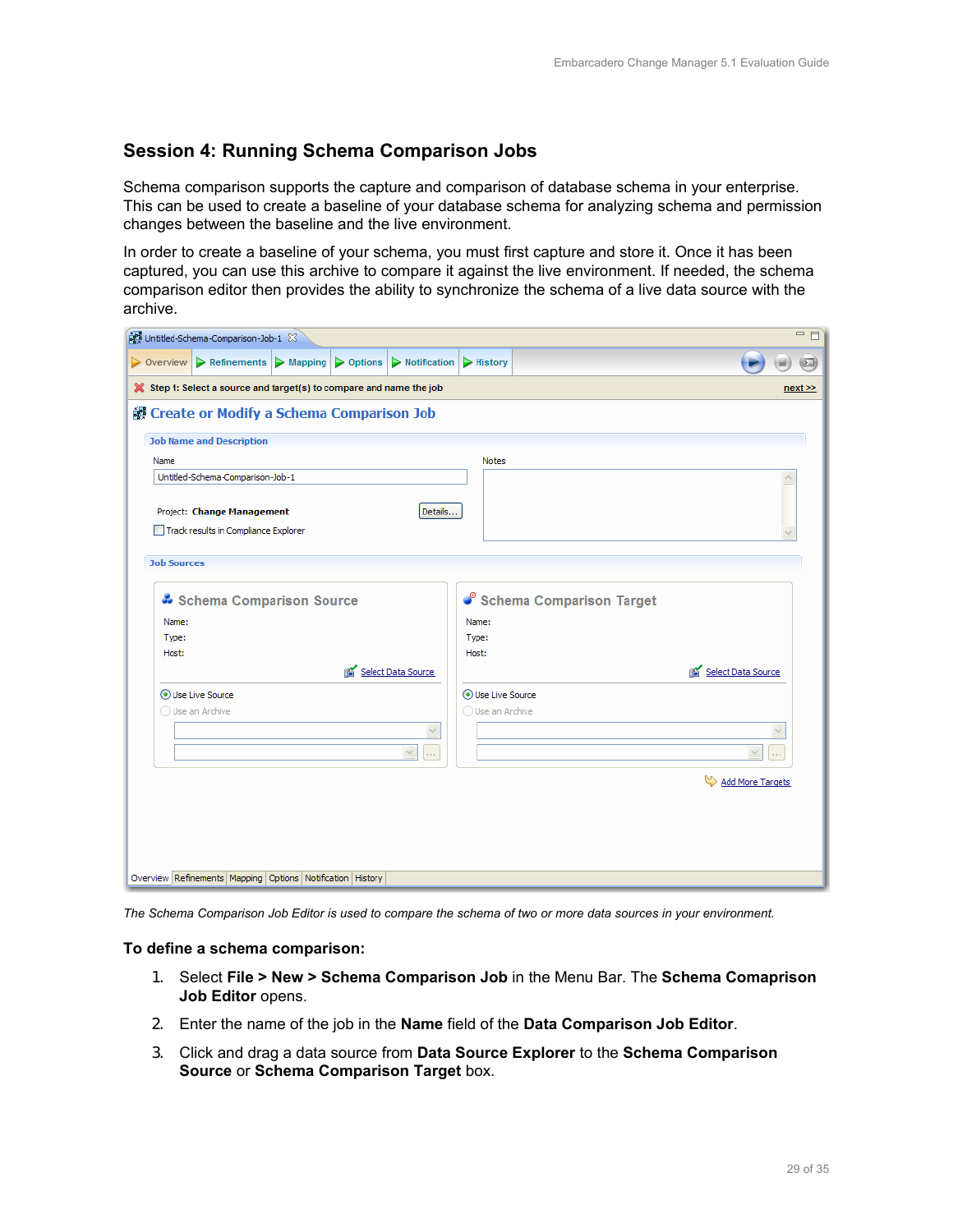- 4. Navigate to the **Refinements** tab and select or de-select the objects in the table, as required. Selected objects are included in the comparison job, and de-selected properties are ignored during job execution.
- 5. If you want to re-define the object pairings, navigate to the **Mapping** tab and click the target of the pair you want to change. You can use the drop down menu to re-define the schema object pairing, as needed.
- 6. If you want to change the job options, navigate to the **Options** tab and modify the options, as needed. Options are grouped into execution, mapping, comparison, and resolution sections.
- 7. Navigate to the **Notifications** tab and modify the settings, as appropriate. Email, file system, and system tray notification options are labeled and contained in separate sections on the interface.
- 8. Click the **Run** icon located in the upper right-hand corner of the editor. The **Results** tab appears and displays the progress of the comparison job.
- 9. Click **View Report** to view a report of the executed job.
- 10. On the **Results** tab, click **Sync All** in the **Resolution** column of the **Comparison Results** table. A synchronization script is produced in another window.
- 11. Modify the script as needed, save it via the **File > Save** command, or use the commands in the **Run** menu on the Workbench toolbar to execute the script, as needed.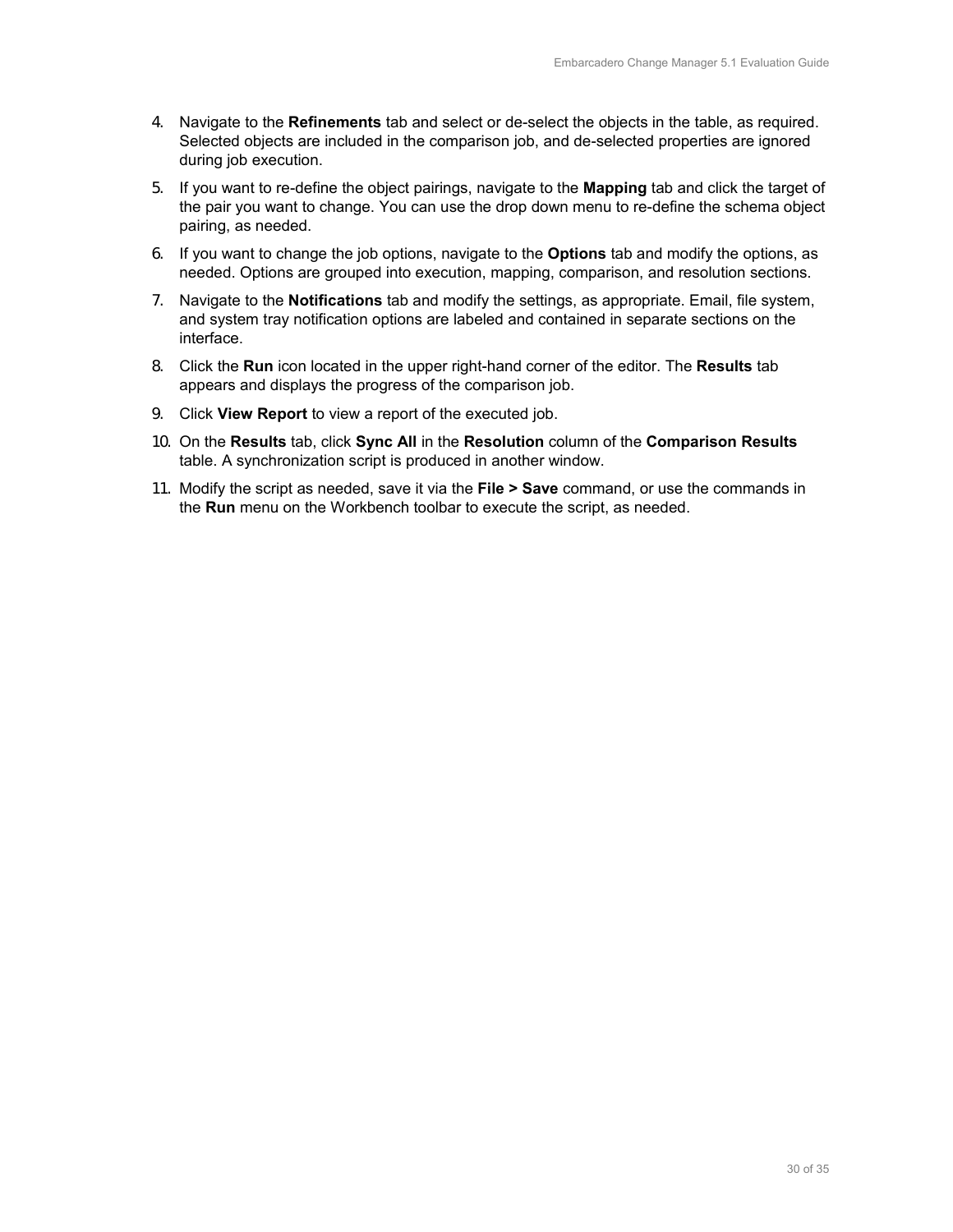#### **Defining a Schema Archive**

An archive is an object related to schema comparison that contains a snapshot of the schema of a registered data source. A schema archive is used in schema comparisons against other data sources and archives as a baseline to monitor data loss and inconsistencies when moving between testing and production environments.

Schema archives are composed of a name, description, and schema derived from a single live data source at a specific point in time. Additionally, archives have versioning functionality and can be periodically updated with the current values of an associated data source. Older versions are retained within an archive and can be recalled as needed.

Archives are created in the **Schema Archive Job Editor**, and, once saved, are organized in **Data Source Explorer**, on the **Schema Archive Jobs** node of the corresponding data source.

| <sup>18</sup> Untitled-Schema-Archive-Job-1 23                                                                                   | $=$ $E$            |
|----------------------------------------------------------------------------------------------------------------------------------|--------------------|
| $\triangleright$ Overview $\triangleright$ Refinements $\triangleright$ Options<br>Notification<br>$\blacktriangleright$ History | $(2-$              |
| Step 1: Select a data source and name the job                                                                                    | $next \geq$        |
| 图 Create or Modify a Schema Archive Job                                                                                          |                    |
| <b>Archive Name and Description</b>                                                                                              |                    |
| <b>Notes</b><br>Name                                                                                                             |                    |
| Untitled-Schema-Archive-Job-1<br>Project: Change Management<br>Details                                                           |                    |
| <b>Archive Source</b>                                                                                                            |                    |
| Name:<br>Type:<br>Host:                                                                                                          | Select Data Source |
| Overview Refinements Options Notification History                                                                                |                    |

*The Schema Archive Job Editor allows you to take a snapshot of data source schema at a specific point in time.*

#### **To define a schema archive:**

- 1. Select **File > New > Schema Archive** from the Main Menu. The **Schema Archive Job Editor** opens.
- 2. Enter the name of the archive in the **Name** field of the **Archive Job Editor**.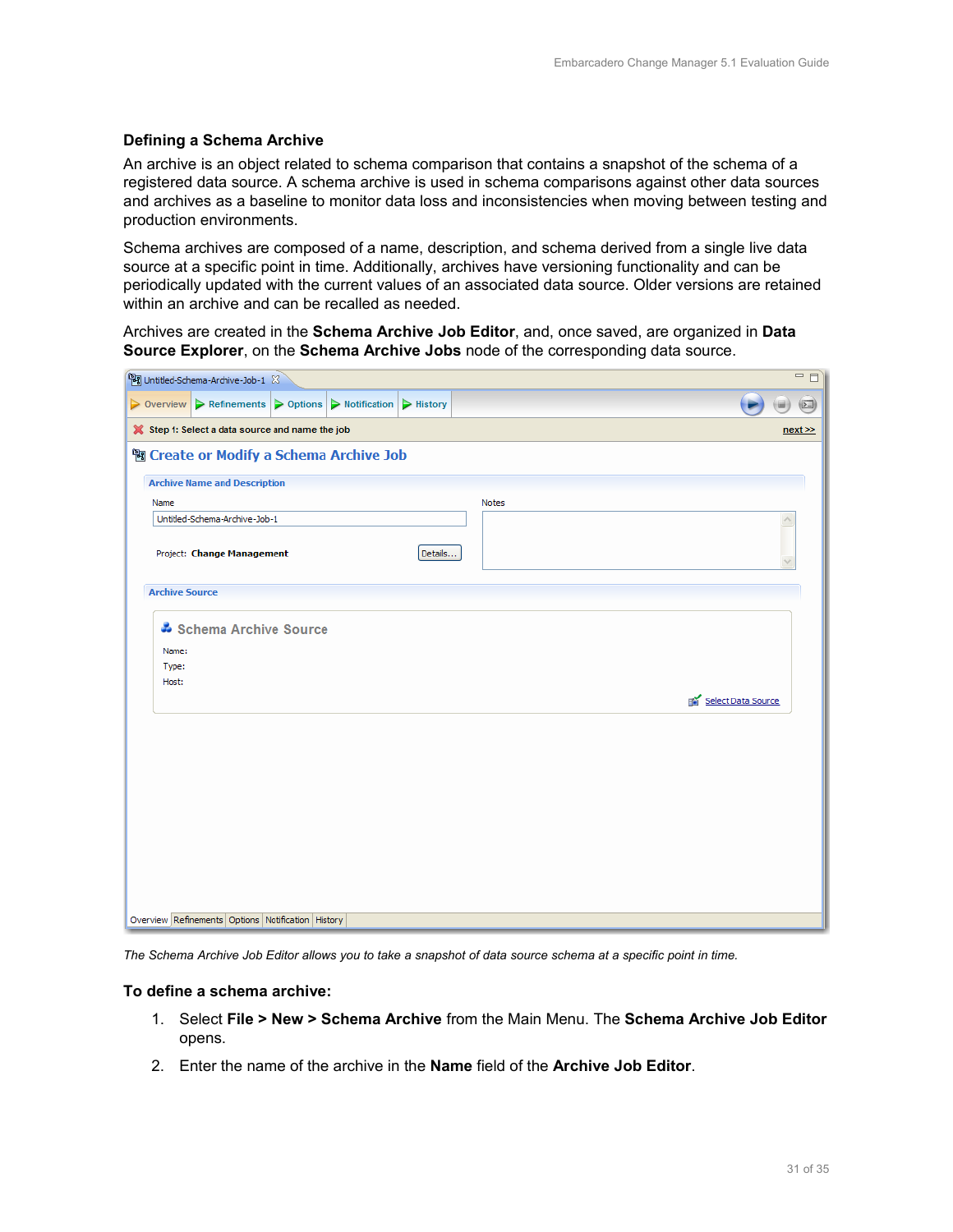- 3. Drag and drop the data source to be archived from **Data Source Explorer** to the **Schema Archive Source** box.
- 4. Navigate to the **Refinements** tab and use the check boxes to select or de-select schema objects, as needed. Selected objects are included in the archive while de-selected objects are ignored.
- 5. Navigate to the **Options** tab and use the drop down menu to specify the **DDL Extraction** settings for the archive process. This setting defines how DDL is extracted and stored when the archive job runs. If you choose to store extracted DDL, the directory location of the files can be viewed on the **History** tab once archive versions have been created.
- 6. Navigate to the **Notifications** tab and modify the settings, as appropriate. Email, file system, and system tray notification options are labeled and contained in separate sections on the interface.
- 7. Click the **Run Job** icon. After saving a version, it appears in the **Job History** table on the **History** tab and contains various archive information such as version number, timestamp, DDL location, host name, and number of errors.
- 8. You can compare the archive version with its live source by right-clicking the **Archive Contents** table and selecting **Compare**. **Schema Comparison Job Editor** opens and designates the archive version and its original as the source and target data sources, respectively.
- 9. If you want to extract the DDL of the archive contents, choose **Extract** from the right-click menu.
- 10. To generate a report, click the **History** tab and then right-click on the version you want to create a report for. From the menu, select **View Report**. A summary report of the schema archive appears in a separate window.
- 11. To use the archive in a schema comparison job, click and drag the appropriate version from **Data Source Explorer** to the **Source** or **Target** box in **Schema Comparison Editor**.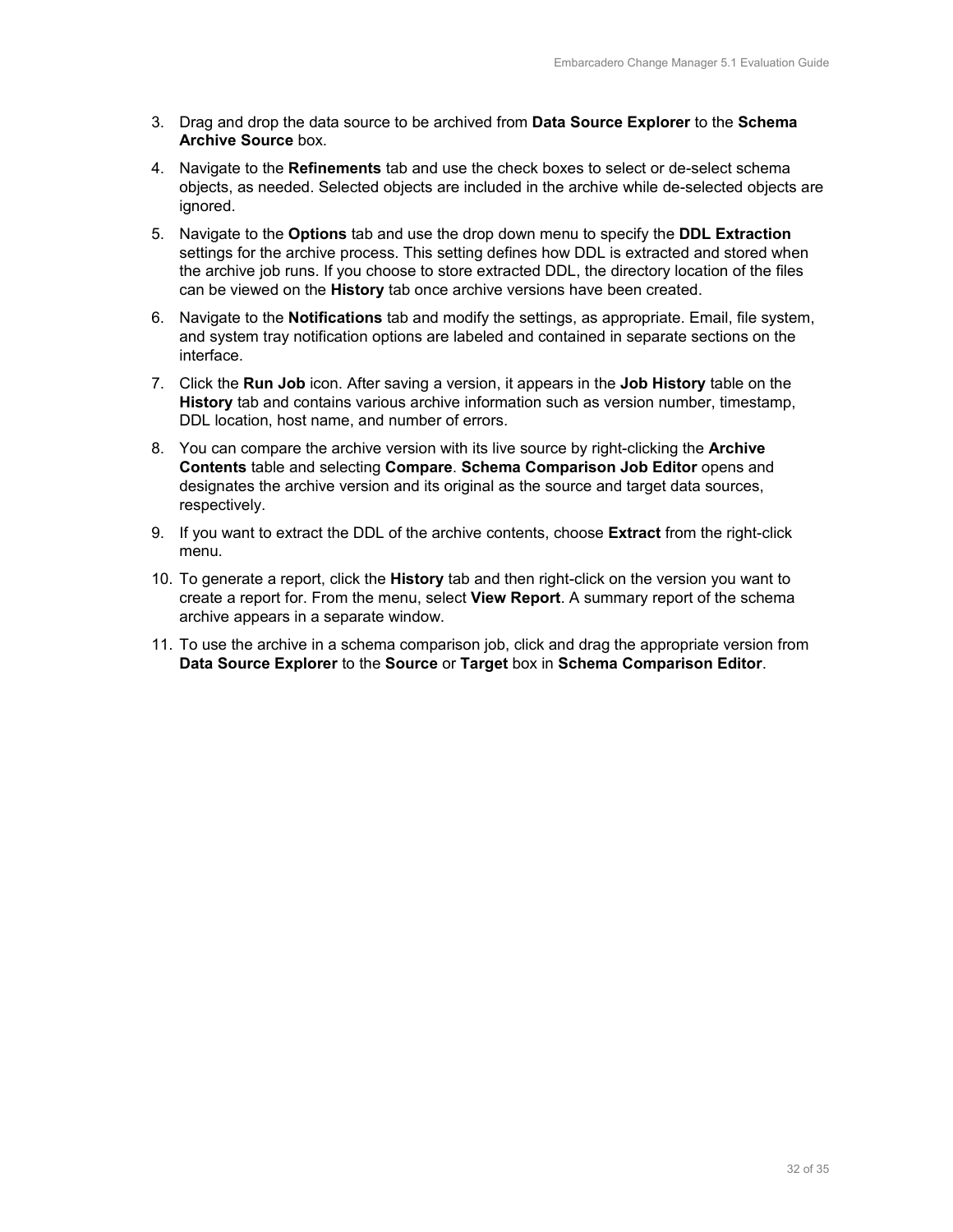# **Session 5: Defining Batch Files for Bulk Job Execution**

In scenarios where you are required to run the same jobs multiple times over a repetitive time frame (for example, you may be required to archive the properties of a data source on a daily basis), it is desirable to set up automated tasks that execute the jobs on a regular schedule. Change Manager provides the ability to extract a command line executable from each job defined in the environment.

The command line syntax can then be used to trigger a job outside the Workspace, or multiple executables can be contained inside a batch file and triggered at the same time.

On each tab in the editors of Change Manager, the **Command Line Syntax** icon provides the means to automatically create command line syntax for the specified job. The icon is located beside **Run Job** in the upper right-hand corner of the editor. When selected, it opens the **Script Generation Wizard**.

| Job                                                                   | CSV                     | <b>XML</b> | <b>HTML</b> | PDF | RTF   Report Directory | Up            |
|-----------------------------------------------------------------------|-------------------------|------------|-------------|-----|------------------------|---------------|
| Archive - TORLABSQL00_2                                               | $\overline{\mathbf{v}}$ |            |             |     |                        |               |
|                                                                       |                         |            |             |     |                        | Down          |
|                                                                       |                         |            |             |     |                        | Select All    |
|                                                                       |                         |            |             |     |                        | Deselect All  |
|                                                                       |                         |            |             |     |                        |               |
|                                                                       |                         |            |             |     |                        | Add<br>Remove |
| Report Output<br>Format: ○ CSV □ XML □ HTML □ PDF □ RTF<br>Directory: |                         |            |             |     |                        | Browse        |

*The Script Generation Wizard provides command line syntax for the specified job.*

In addition to providing the syntax needed to execute the job outside of the Change Manage environment, the **Script Generation Wizard** also enables you to generate a batch file that contains the specified command line. Once a batch file has been defined, multiple execution commands can b added to the file in order to create a script that will automatically run Change Manager bulk jobs when executed.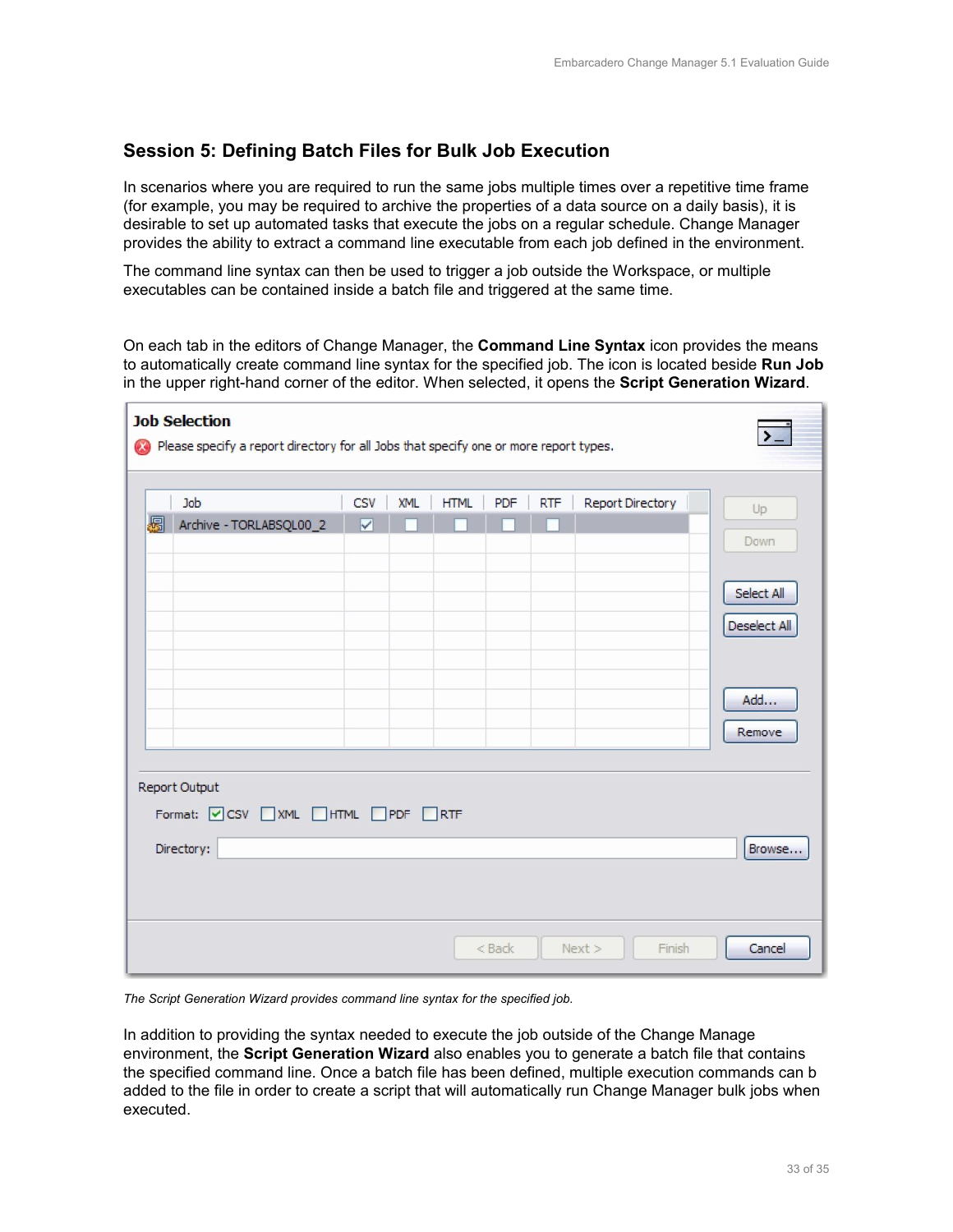# **To define command line syntax and generate batch files:**

- 1. Open the job you want to define an execution script for, and select the **Command Line Syntax** icon in the lower-right hand corner of any tab. The **Script Generation Wizard** appears.
- 2. Add output report options, as needed, and specify the Directory where the files will be generated. Click **Next**.
- 3. Specify the **Location** where the batch file will be generated and provide a file format for the script.
- 4. Click **Finish**. The batch file is generated in the directory you specified in Step 3.
- 5. In the **Location** field, specify the directory path and file name of the batch file to be generated.
- 6. Click **Finish**. The batch file is generated as defined in Step 2.
- 7. If you want to add multiple jobs to the batch file, generate a batch file as normal, and then copy the script syntax to the clipboard for each job you want to add to the batch file. You can then add them to the existing batch file manually.